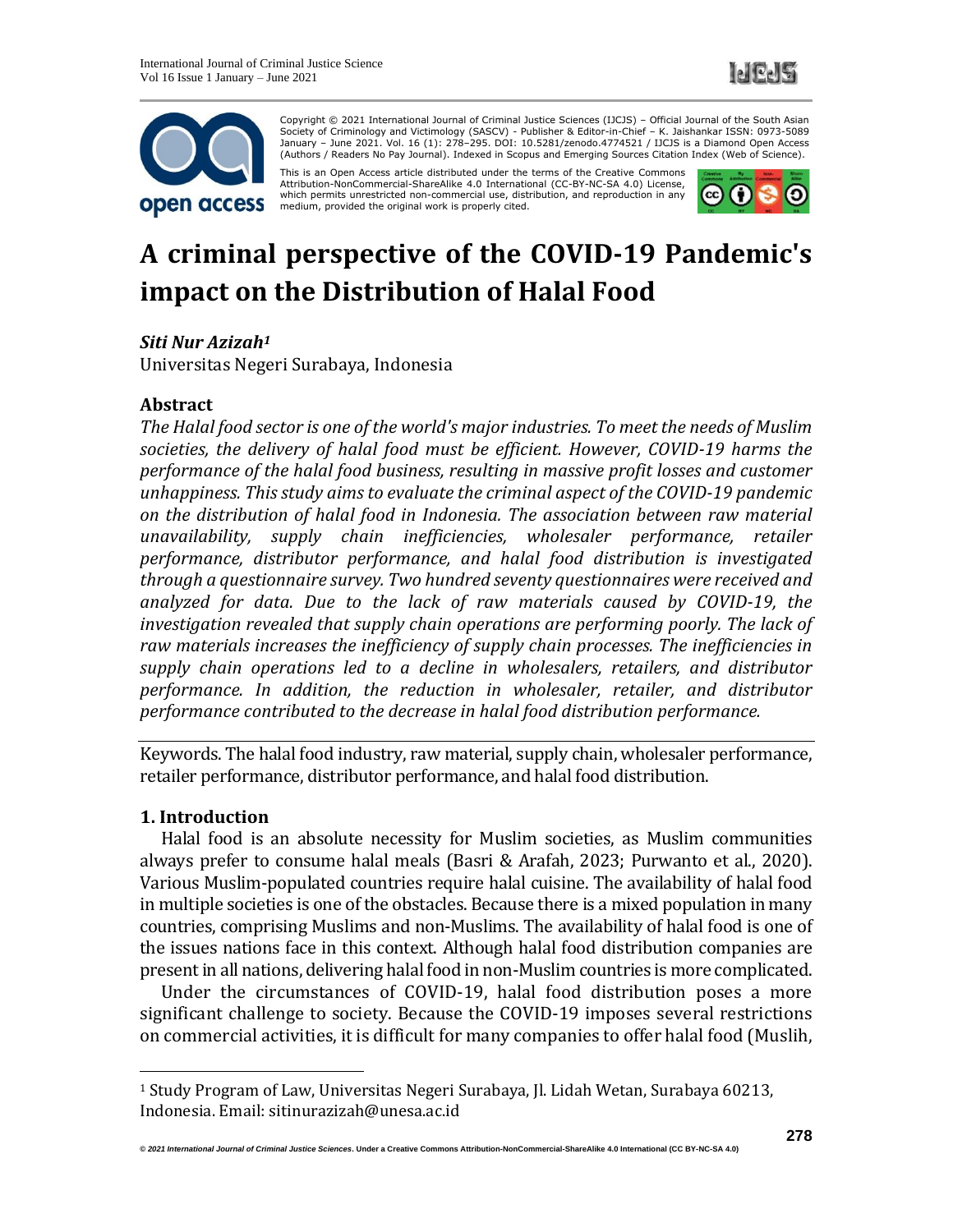2021). In the COVID-19 context, the condition of physical mobility disrupts operations in diverse countries the most. The social distance caused several difficulties for businesses to conduct their operations. In this environment, enterprises distributing halal products confront several global obstacles, and consumers continue to experience trouble acquiring halal meals. As halal food comprises multiple types, it is not easy to obtain all varieties in COVID-19. Therefore, under the current climate of COVID-19, halal food distribution is a significant challenge for businesses (Wahyuni et al., 2021).

Similar to other nations, halal food distribution is complex in Indonesia. Because Indonesia is home to a sizeable Muslim population (Untari, 2019; Zulkarnaen et al., 2019), the distribution of halal food and the availability of halal food for the entire population is challenging. In particular, in the context of COVID-19, the delivery of halal food throughout the entirety of Indonesia is one of the most significant obstacles. Therefore, as with other nations, Indonesia faces an essential natural resource availability concern. Notably, the halal food industry has remained in disarray due to the suspension of numerous commercial activities in Indonesia (Riadil, 2020). All activities of the halal food sector were negatively impacted; however, it will take a considerable amount of time to develop to a particular level to distribute halal food throughout Indonesia. Even though halal food distribution is operational in Indonesia, the COVID-19 has rendered the quality of halal food and all operations substandard.

In some areas of Indonesia, the materials necessary to create halal food are lacking, disrupting the supply chain. Due to the lack of halal food materials, the supply chain operations were severely disrupted, resulting in a decline in the industry's overall service quality (Zheng et al., 2022). In addition, the supply chain issues harm the halal food retail industry. It also disrupts the business of food wholesalers in Indonesia. Due to the delay in halal food product distribution, the halal food industry's distributors face numerous difficulties. These difficulties in Indonesia's halal food business harm the overall distribution performance of halal food items in Indonesia.

This study aims to expose the criminal potential of COVID-19 regarding halal food distribution in Indonesia. Research has examined the global halal food industry (Basri & Arafah, 2023; Karim et al., 2022; Mohamed et al., 2022). however, most of these studies have ignored the illegal function of COVID-19 concerning the distribution of halal food items in Indonesia. Thus, the current study addressed an important gap in the literature and emphasized the criminal potential of COVID-19 in the distribution of halal food. The study results can elucidate the issues and difficulties caused by COVID-19 in the distribution of halal food products and identify the numerous challenges encountered by the halal food business in Indonesia. It will assist in directing diverse tactics to resolve challenges and boost the distribution of halal foods in Indonesia.

# **2. Literature Review**

The Halal industry is the newest trend in the international market (binti Nor et al., 2022). With the global Muslim population exceeding three billion, the Halal food industry has become one of the most rapidly expanding enterprises on the worldwide market. The halal industry also encompasses banking, tourism, service, transportation, and food. The current study, however, is limited to the halal food market. This research aimed to explain the role of COVID-19 in the halal food sector.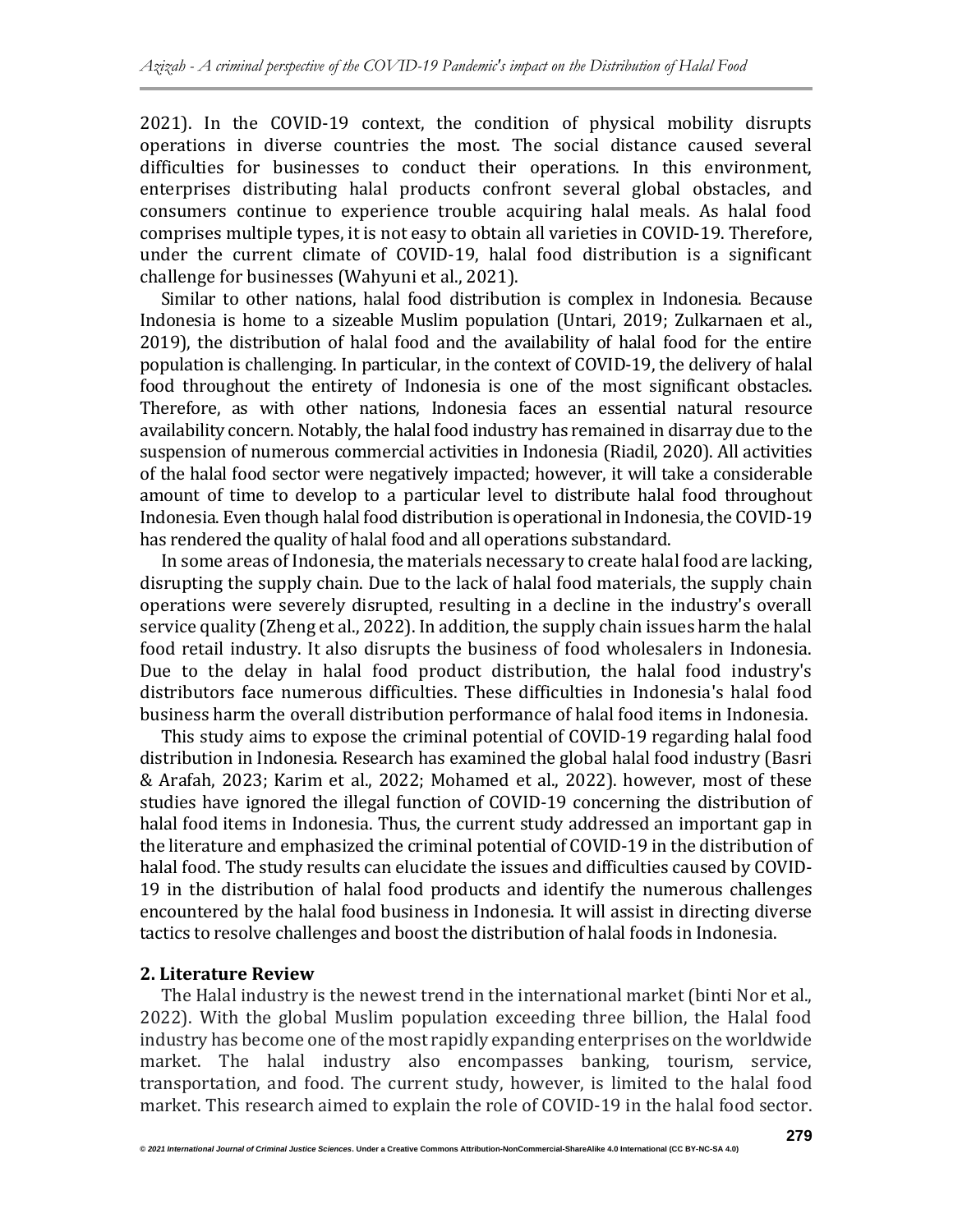It is evident from the literature that COVID-19 has a significant impact on global halal food delivery. Therefore, the objective of this study is to determine how the performance of halal food distribution declined. Thus, the current study found the critical issue of raw material shortage for product production. A disruption in raw material production disrupts the supply chain. In addition, this procedure directly affects the performance of wholesalers, retailers, and distributors and the distribution of halal food in Indonesia. Figure 1 depicts the relationship between the unavailability of raw materials, the inefficiency of the supply chain, the performance of wholesalers, retailers, and distributors, and the distribution of halal food.



Figure 1. The framework of the Study

# **2.1 Unavailability of Raw Food Resources**

Raw materials are the input goods and inventory that a company wants to manufacture different products. Various restaurants, food manufacturers, and processing plants use numerous diverse types of raw materials to create food products. These comprise raw meat, seafood, poultry, fruits, vegetables, grains, seeds, nuts, dairy, fungi, and eggs. Along with the other organizations, the food industry also requires raw materials to make various products (Gao et al., 2020; Kamble & Raut, 2019). The availability of raw materials in the food industry has major importance. Although the raw material is majorly discussed in several other business organizations, it is less focused on the food industry. Therefore, the current study filled the literature gap by considering the raw material in the food industry. Making various products related to the food industry requires natural food, and the availability of natural foods is most important for the food industry. The unavailability of natural foods for manufacturing various food products may lead to a decrease in the process of halal food. Several types of raw materials are required for the food industry to manufacture multiple products, including various products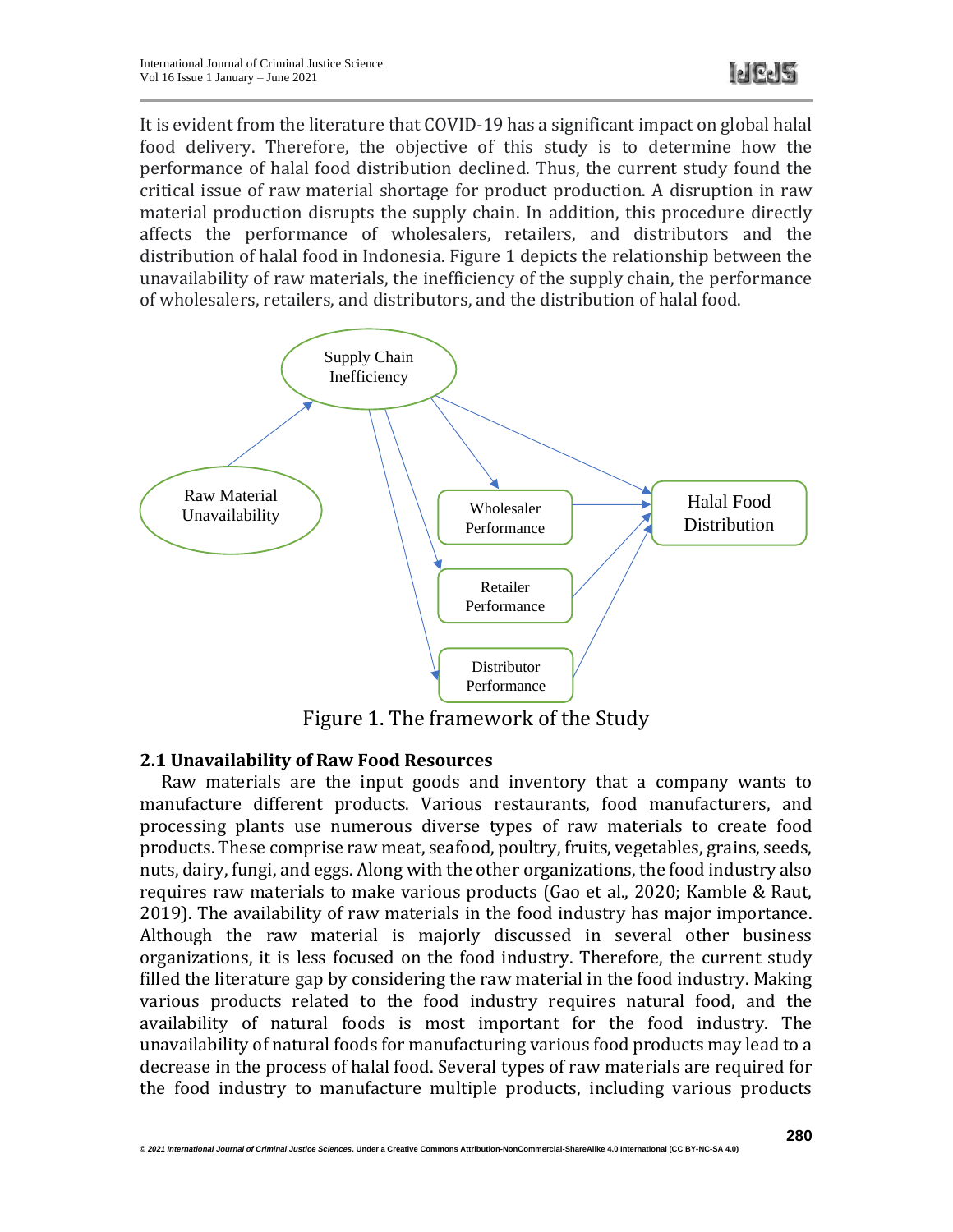related to the meat, vegetables, and other products. The unavailability of different materials for food industry led to the decrease in the manufacturing of food products.

This study centered on the availability of food raw materials during the COVID-19 era. In the period of COVID-19, lockdowns and disruptions in company activities have disrupted the whole commercial market. The COVID-19 halted numerous firms, and their operations were suspended for several years (Purba et al., 2021). Thus, the availability of food supplies remained disrupted, resulting in a decline in the food industry's overall performance. Although the food industry relies heavily on natural foods, COVID-19 rendered natural foods unavailable to produce various items.

# **2.2 Supply Chain Inefficiency**

A supply chain includes a series of steps of getting a product or service to the customer. The steps comprise moving and transforming raw materials into various finished products, transferring those products, and distributing them to the end-user. The process of supply chain is highlighted in Figure 2.



Figure 2. Supply Chain Process

The supply chain is crucial to the product production process since it is dependent on the process from the starting level to the final level of the product, as well as the distribution of the product to the final consumer (Ketchen Jr & Craighead, 2020). Consequently, it begins with the raw materials and concludes with the delivery to the consumer. Therefore, every issue at any stage of the supply chain process delays product production (Rejeb et al., 2021). Like other industries, the food business requires effective supply chain strategies (Nor et al., 2016). The inefficiency in the supply chain refers to the disruption in the supply chain process, which might delay the production of the product. The delay in food delivery to various consumers was caused by the delay in the production of the commodity. The supply chain process generally involves raw materials, suppliers, distributors, retailers, and consumers.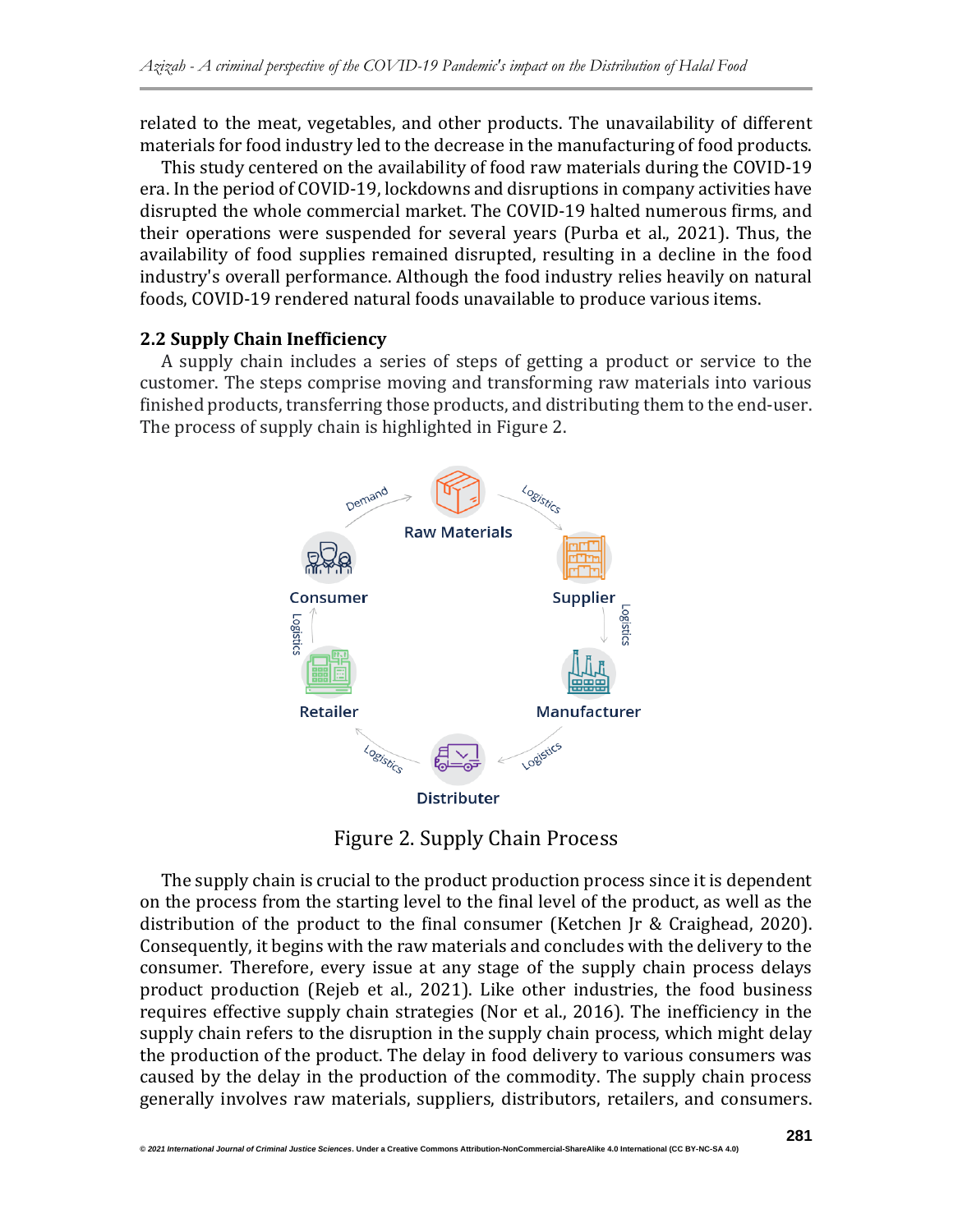Material availability is crucial for initiating the supply chain process, as it facilitates the timely production of items. All of these supply chain aspects are highlighted in Figure 2. Like other industries, the supply chain in the food business comprises numerous processes, each essential to the production of food items.

#### **2.3 Wholesale Performance**

Wholesale is purchasing a variety of items in quantity from a producer at a discount and selling them to a retailer at a higher price (Sheu & Kuo, 2020). Importance of the wholesaler in the supply chain process (Lhassan et al., 2018). The wholesaler's performance is crucial for carrying out all activities and delivering items to consumers promptly. A wholesaler is a person who purchases a variety of goods from the producer and distributes them to retailers. In this method, the wholesaler purchases items from the manufacturer at a discount and distributes them at the actual price. Therefore, wholesalers play a crucial role in the entire process of making and distributing commodities. In the current study, wholesaler performance can be defined as promptly distributing high-quality items to retailers.

#### **2.4 Retailer Performance**

A retailer is a person or company that sells a variety of commodities to the general public in relatively small amounts for use or consumption rather than resale. In addition to other aspects of a product's distribution, the function of the retailer is crucial. A retailer is a person who sells modest quantities of a variety of goods and services to numerous customers for consumption. A wholesaler is a person who provides others with small amounts of commodities for personal consumption. It does not contain services intended for resale and is typically limited to smaller quantities than a wholesaler. In all company activities, the performance of retailers is crucial. This study examined the performance of retailers based on acceptable pricing and meeting deadlines. In describing retailer success, the importance of timing, quality, and pricing cannot be overstated.

A retailer's performance is not commensurate with low-quality, high-priced goods. Therefore, store performance is mainly determined by timely delivery, reasonable quality, and fair pricing. Several studies have described retailer performance in various business sectors (Mohanty et al., 2019), but retailer performance in the food industry has not been extensively studied and documented. Mainly, the performance of retailers in halal food distribution is not much confirmed by prior research, so there is a considerable need to explore the role of retailers and their performance in halal food distribution. In light of this lacuna in the literature, the present study sought to examine the role of retailers and their performance throughout the covid-19 years in halal food distribution.

# **2.5 Distributor Performance**

A distributor is an agent who supplies merchants with goods. In addition to wholesalers and retailers, distributors play an important role in businesses (Sinaga et al., 2021). It is one of the most crucial parts of the supply chain process that ensures the timely delivery of various items to consumers. In contrast to other businesses, the food industry relies mainly on distributors. Distributors are businesses that acquire multiple product lines and sell them directly to numerous customers. Therefore, the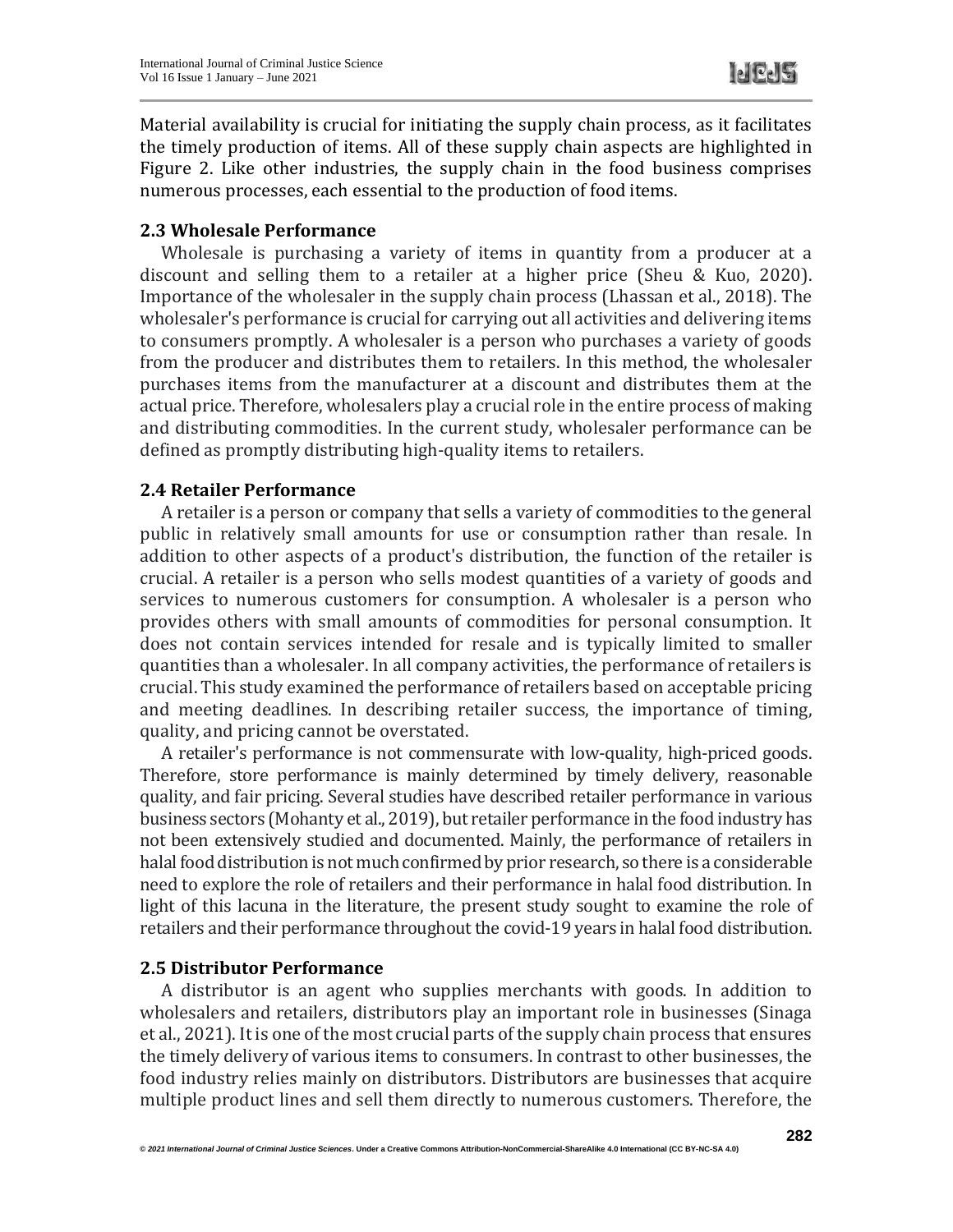distributor is a mediator between the manufacturer and the clients. Distributors are crucial to the success of businesses since they give producers diverse ideas and aid in market targeting. For food firms, it is difficult to cover a particular potential market; nonetheless, distributors are an integral element of the business, allowing producers to target the market and deliver their products to the appropriate individuals.

Therefore, distributors are primarily responsible for the distribution of halal food. The retailer and wholesaler play the most significant roles in the food industry, but the distributor cannot be overlooked. Numerous studies have recognized the importance of the distributor (Bhatt, 2021; Tse et al., 2019). However, in the food business, the role of the distributor's performance has not been extensively documented. In light of COVID-19, this study highlights the importance of distributor performance in the halal food business.

COVID-19 harmed businesses, with the food industry being one of the businesses impacted by the virus (Brooks et al., 2021). The enterprises produce a variety of goods but face a raw material shortage. Similarly, the food business faces several fundamental material-related challenges in making halal food items. Specifically, the lack of raw materials to produce various halal dishes continues to cause concern. In this manner, COVID-19 significantly impacted the performance of the halal food industry. The unavailability of raw materials was the primary difficulty facing the manufacturing industry. Companies could not receive raw materials on time, disrupting supply chain operations as the supply chain is one of the essential aspects of any industry. Any resource-related difficulty in supply chain activity might contribute to inefficiency in supply chain activity (AlZgool et al., 2021; Nordhagen et al., 2021). The inefficient supply chain activity and other supply chain-related activities impact the whole operation. Therefore, the study also examined the relationship between raw material unavailability and food sector supply chain operations. The lack of raw materials causes significant harm to the halal food business. The halal food sector is one of the largest industries worldwide, and corporations distribute halal goods in various nations. However, the paucity of raw materials causes delays in numerous activities, resulting in the lack of halal food in several countries. COVID-19 thus played a criminal role in reducing the operational performance of the halal food industry. Consequently, prior research indicates that COVID-19 has disrupted supply chain operations in the food business (Brooks et al., 2021). Therefore, based on the preceding discussion, the current study proposes that a lack of raw materials leads to supply chain inefficiencies, as indicated in the following hypothesis:

**Hypothesis 1.** Raw material unavailability has a relationship with supply chain inefficiency.

The disruption inactivity brings on several challenges regarding halal food distribution. The delivery of halal food involves three key components. The first distribution is based on the halal food product wholesaler. The wholesaler relies on distributing commodities to several shops (Ke & Bookbinder, 2018). However, the wholesaler's performance is dependent on the company's supply chain efficiency. The wholesaler's performance significantly impacts the halal food industry's procedures. Previous research has also demonstrated that the wholesaler has significant interaction with the supply chain. However, a decline in wholesaler performance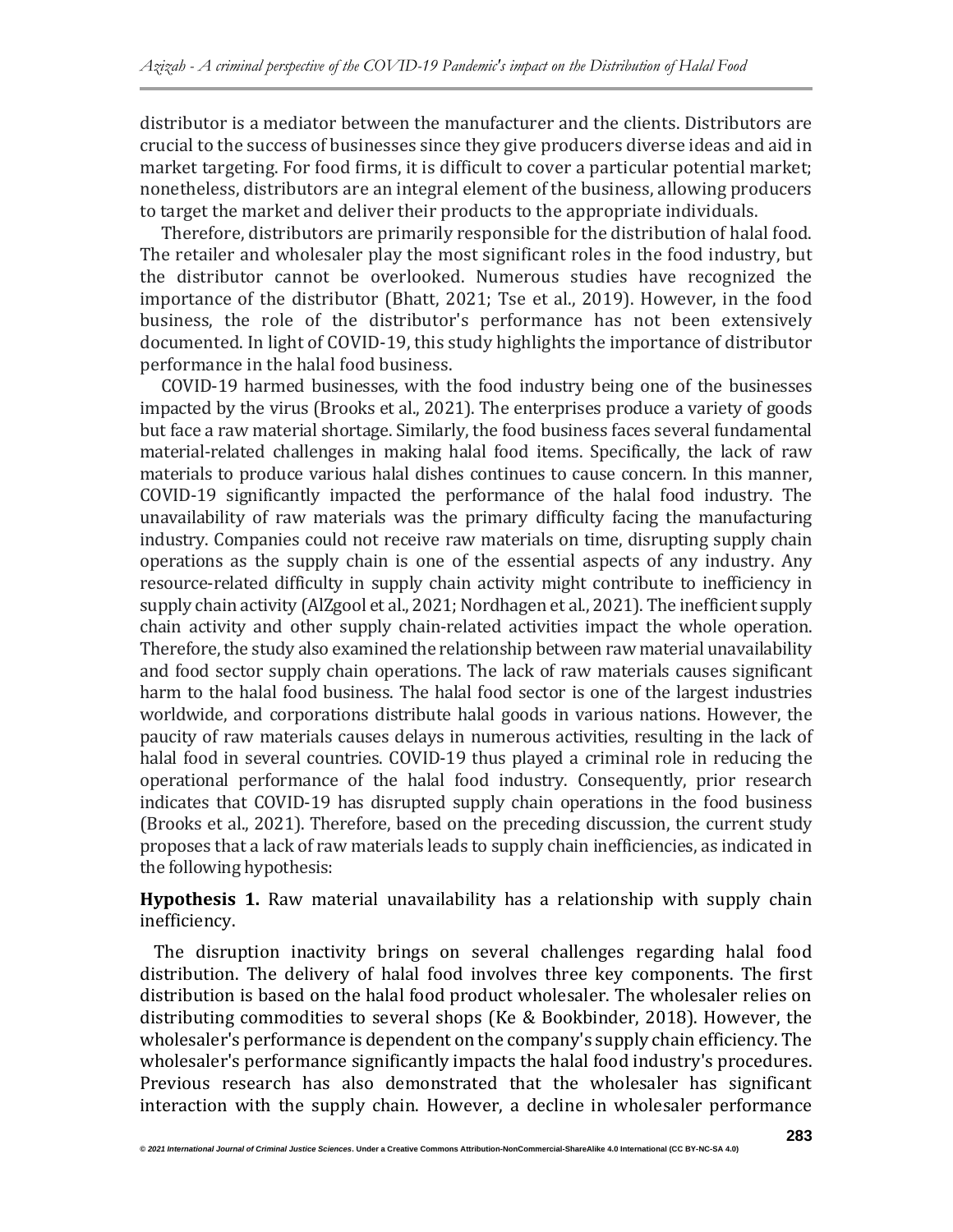significantly impacts the entire process. Typically, a wholesaler's performance is determined by supply chain operations. The efficient operations have the potential to improve the performance of wholesalers. However, the impact of supply chain efficiency on wholesaler performance is negative.

Second, the halal food business is also dependent on the performance of retailers. Retailers play a crucial role in the halal food business since they deliver numerous products to consumers. In this way, retailers' version is equally vital in the halal food market. Previous research also suggested that retailer performance in the halal food market contributes significantly to the industry's success (Masudin et al., 2021). However, retailer performance is equally essential to comprehend the company's actions. However, inefficiencies in the company's supply chain activities can affect the performance of its retailers. Previous research has also demonstrated the significant association between supply chain and retailer success (Beullens & Ghiami, 2022).

Thirdly, the halal food business is also dependent on the companies' distributors. Always numerous distributors sell the products to consumers on behalf of the companies. In this approach, the performance of the distributor is also significant. In addition to the performance of the wholesaler and retailer, the distributor's commission also plays a vital role in numerous industries. As demonstrated by prior research, distributors play a crucial role in distributing products for various businesses. In halal food enterprises, distributor performance is dependent on the efficiency of the supply chain process. Increases in supply chain performance can boost the performance of distributors.

Hypothesis 2. Supply chain inefficiency has a relationship with wholesaler performance.

**Hypothesis 3.** Supply chain inefficiency has a relationship with retailer performance.

**Hypothesis 4.**Supply chain inefficiency has a relationshipwith distributor performance.

**Hypothesis 5.** Supply chain inefficiency has a relationship with halal food distribution.

In addition, the current study indicates that inefficiency in supply chain activities might affect the distribution of halal food, with the wholesaler performance, retailer performance, and distributor performance making the most contribution. Inefficiency in the supply chain has a direct impact on wholesaler performance. Because inefficiency in supply chain performance creates delays in the production of various items, it leads to a decline in wholesaler performance. As the wholesaler's performance depends on the distribution of finished goods to retailers, the delay in the manufacture of goods has a detrimental impact on the wholesaler's performance, hence on the distribution of halal food. Similarly, there is a correlation between retailer performance and halal food distribution. In general, improved retailer performance led to increased halal food distribution. However, a decline in retailer performance leads to a deterioration in halal food distribution. According to prior research, the wholesaler and retailer play a significant role in product distribution (Ke & Bookbinder, 2018; Sumarni et al., 2020). Observations indicate that supply chain efficiency led to a decline in wholesalers and store performance, which led to a decrease in halal food distribution efficiency.

Similarly, according to the current study, there is a correlation between distributor performance and halal food distribution. The negative impact of supplier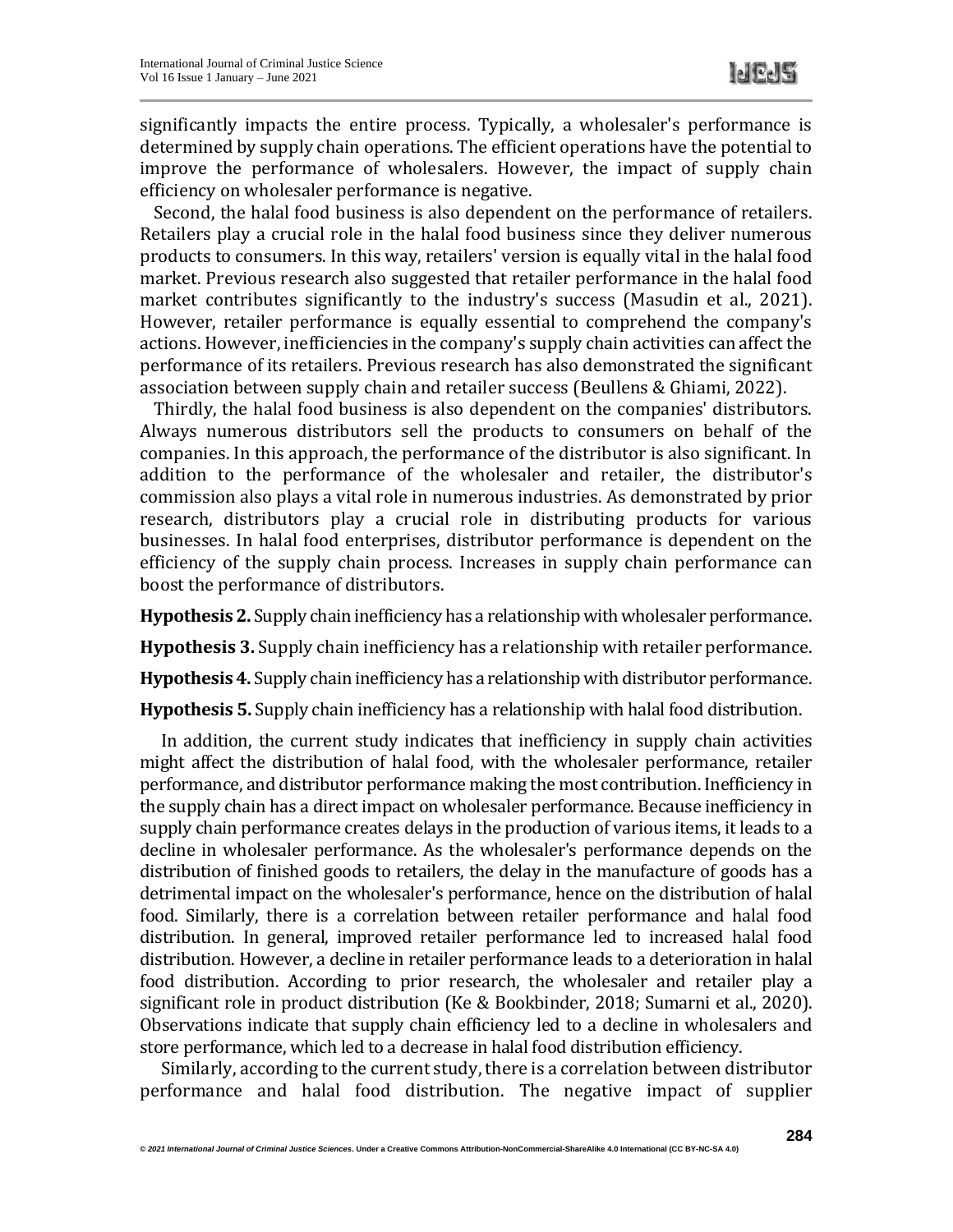inefficiencies and distributor performance decreases halal food distribution. Therefore, it is argued that the performance of wholesalers, retailers, and distributors has a significant association with halal food distribution.

**Hypothesis 6.** Wholesaler performance has a relationship with halal food distribution.

**Hypothesis 7.** Retailer performance has a relationship with halal food distribution.

**Hypothesis 8.** Distributor performance has a relationship with halal food distribution.

**Hypothesis 9.** Wholesaler performance mediates the relationship between supply chain inefficiency and halal food distribution.

**Hypothesis 10.** Retailer performance mediates the relationship between supply chain inefficiency and halal food distribution.

**Hypothesis 11.** Distributor performance mediates the relationship between supply chain inefficiency and halal food distribution.

#### **3. Research Methodology**

The current study considered the relationship between raw material unavailability, supply chain inefficiency, wholesaler performance, retailer performance, distributor performance, and halal food distribution. This relationship is based on the primary data as a questionnaire is used to measure this relationship. Therefore, this study is based on a quantitative research approach. Furthermore, this study follows a cross-sectional research design while data collection from respondents.

A survey questionnaire uses five variables: raw material unavailability, supply chain inefficiencies, wholesaler performance, retailer performance, distributor performance, and halal food distribution. The current study analyzed raw material unavailability based on the resources accessible to halal food manufacturers to produce various goods. The present study examined the unavailability of raw materials by observing the availability or unavailability of various food resources to produce multiple products. In addition, the inefficiency of the supply chain is determined by analyzing the performance of different food production phases. The performance of a wholesaler is determined by the delivery of various halal food goods to retailers. Consideration is given to the timely delivery of food items and their reasonable quality and cost. In addition, store performance is evaluated based on the timely delivery of food items to consumers and customers and their appropriate pricing and quality.

Similarly, distributor performance is evaluated based on the timely delivery of products to clients. In addition, halal food distribution is assessed based on the performance of halal food distributors regarding consumer satisfaction. These measures are based on the Likert scale, the most widely used instrument for data gathering and endorsed by several prior studies.

Following the development of a survey questionnaire, its face validity and content validity are proven. To confirm the questionnaire's face validity and content validity, experts in halal food distribution were surveyed for this study. After securing the questionnaire, 80 survey questionnaires are used to conduct the pilot study. According to the pilot study, all scale items are reliable and valid; consequently, none ofthe scale items are eliminated from the study. Finally, 600 questionnaires were sent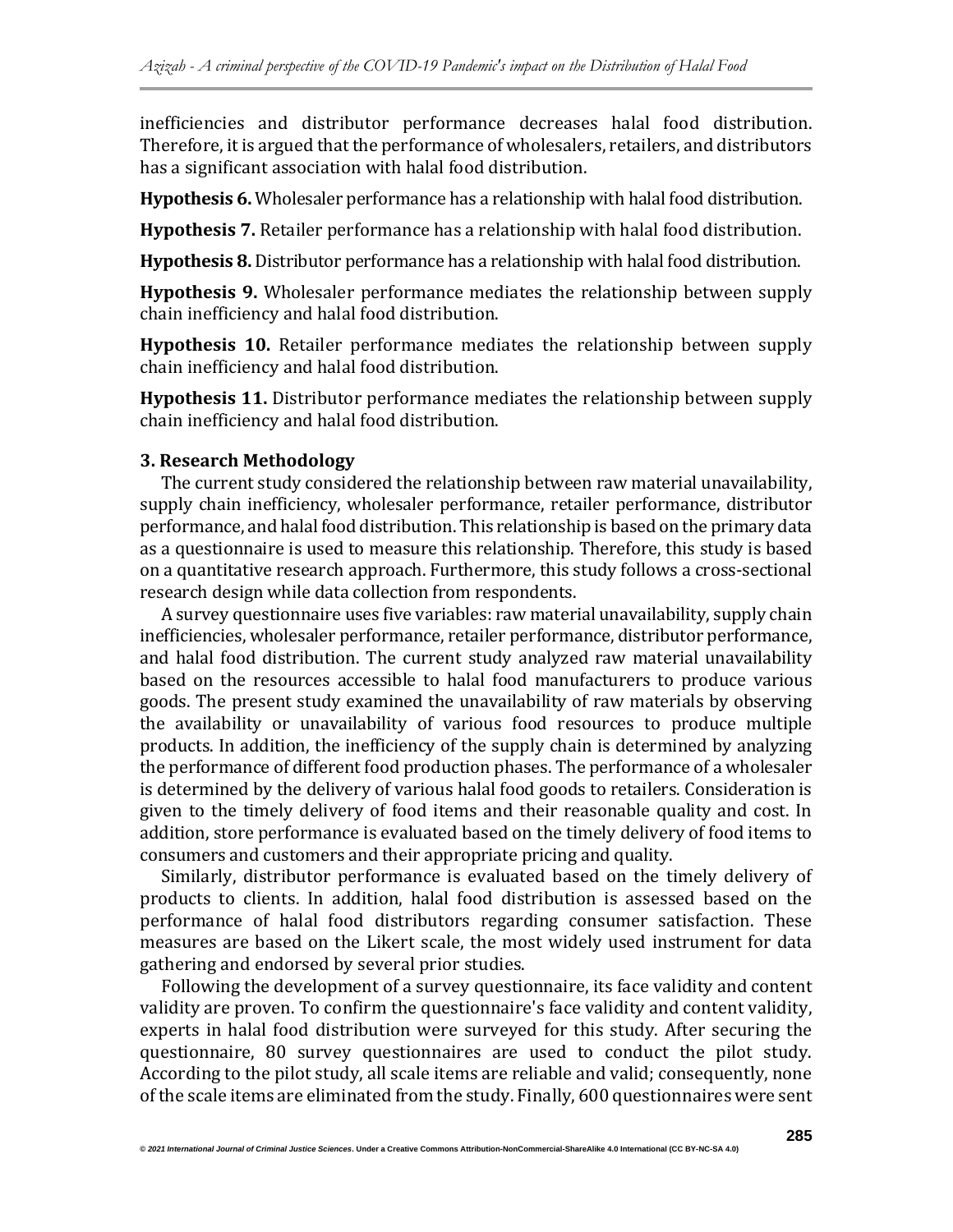**Id Pd 5** 

to the respondents in this study. The study's population is comprised of halal food distribution enterprises. The staff of halal food distribution companies was chosen as the study's respondents. In the end, 270 questionnaires were received and analyzed for the current study.

#### **4. Findings**

The current study used to analyze data for initial data screening (Ahmad Mahmoud et al., 2018), in which various errors related to the missing value and outlier was examined. Furthermore, the normality of the data is also considered. Data statistics are shown in Table 1. Normality of the information is not a problem in this study because the current research uses Partial Least Square (PLS), which is suitable for examining the normal and non-normal data (Hooi et al., 2018). Data screening shows that retailer performance has two missing values, halal food distribution has five missing values, and supply chain inefficiency has three missing values. All the missing values are removed by using recommended method. On the other hand, no outlier was found in the data.

|                  | No. | <b>Missing</b> | <b>Mean</b> | <b>Median</b>  | Min          | <b>Max</b> | <b>SD</b> | <b>Kurtosis</b> | <b>Skewness</b> |
|------------------|-----|----------------|-------------|----------------|--------------|------------|-----------|-----------------|-----------------|
| RMU1             | 1   | 0              | 1.977       | $\overline{2}$ | 1            | 5          | 0.927     | 0.771           | 1.017           |
| RMU <sub>2</sub> | 2   | $\overline{0}$ | 2.064       | 2              | $\mathbf 1$  | 5          | 1.201     | 0.522           | 1.195           |
| RMU3             | 3   | 0              | 1.843       | 2              | 1            | 5          | 0.898     | 0.839           | 1.093           |
| RMU4             | 4   | 0              | 1.791       | $\overline{2}$ | 1            | 5          | 0.884     | 1.37            | 1.188           |
| RMU5             | 5   | 0              | 2.07        | $\overline{2}$ | 1            | 5          | 1.149     | 0.902           | 1.23            |
| SCI <sub>1</sub> | 6   | 0              | 2.064       | $\overline{2}$ | 1            | 5          | 1.116     | 0.942           | 1.214           |
| SCI <sub>2</sub> | 7   | 0              | 1.855       | $\overline{2}$ | $\mathbf{1}$ | 5          | 0.944     | 2.867           | 1.591           |
| SC <sub>I3</sub> | 8   | 0              | 1.994       | $\overline{2}$ | 1            | 5          | 1.128     | 1.151           | 1.334           |
| SCI <sub>4</sub> | 9   | 0              | 2.105       | $\overline{c}$ | 1            | 5          | 1.299     | 0.332           | 1.201           |
| SCI <sub>5</sub> | 10  | 0              | 2           | $\overline{2}$ | 1            | 5          | 1.131     | 0.606           | 1.143           |
| SCI <sub>6</sub> | 11  | 0              | 1.924       | $\overline{2}$ | 1            | 5          | 1.034     | 0.794           | 1.138           |
| WP1              | 12  | 0              | 1.983       | $\overline{2}$ | 1            | 5          | 1.037     | 1.094           | 1.234           |
| WP <sub>2</sub>  | 13  | 0              | 1.913       | 2              | 1            | 5          | 0.993     | 1.292           | 1.29            |
| WP3              | 14  | 0              | 2.07        | $\overline{2}$ | 1            | 5          | 1.108     | 0.531           | 1.103           |
| WP4              | 15  | 0              | 1.924       | 2              | 1            | 5          | 1.084     | 0.58            | 1.174           |
| RP1              | 16  | 0              | 1.994       | $\overline{c}$ | 1            | 5          | 1.184     | 0.964           | 1.306           |
| RP <sub>2</sub>  | 17  | 0              | 1.797       | $\overline{2}$ | 1            | 5          | 0.97      | 2.066           | 1.46            |
| RP3              | 18  | 0              | 1.965       | $\overline{2}$ | 1            | 5          | 1.011     | 0.715           | 1.092           |
| DP1              | 19  | 0              | 2.227       | $\overline{2}$ | 1            | 5          | 1.116     | $-0.128$        | 0.833           |
| DP <sub>2</sub>  | 20  | 0              | 1.785       | $\overline{2}$ | 1            | 5          | 0.879     | 2.987           | 1.522           |
| DP3              | 21  | 0              | 2.041       | $\overline{2}$ | 1            | 5          | 1.122     | 1.183           | 1.313           |
| DP4              | 22  | 0              | 2.099       | $\overline{2}$ | 1            | 5          | 1.103     | 0.602           | 1.087           |
| HFD1             | 23  | 0              | 2.087       | $\overline{2}$ | 1            | 5          | 1.104     | 0.56            | 1.055           |
| HFD <sub>2</sub> | 24  | 0              | 2.256       | $\overline{2}$ | $\mathbf{1}$ | 5          | 1.245     | $-0.188$        | 0.906           |
| HFD3             | 25  | 0              | 2.186       | $\overline{c}$ | 1            | 5          | 1.186     | $-0.107$        | 0.92            |
| HFD4             | 26  | 0              | 2.372       | $\overline{2}$ | 1            | 5          | 1.267     | $-0.742$        | 0.619           |
| HFD5             | 27  | $\overline{0}$ | 2.39        | $\overline{2}$ | 1            | 5          | 1.25      | $-0.596$        | 0.722           |

Table 1. Data Statistics

Note: RMU = Raw Material Unavailability,  $SCI = Supply$  Chain Inefficiency, WP = Wholesaler Performance, RP = Retailer Performance, DP = Distributor Performance, HFD = Halal Food Distribution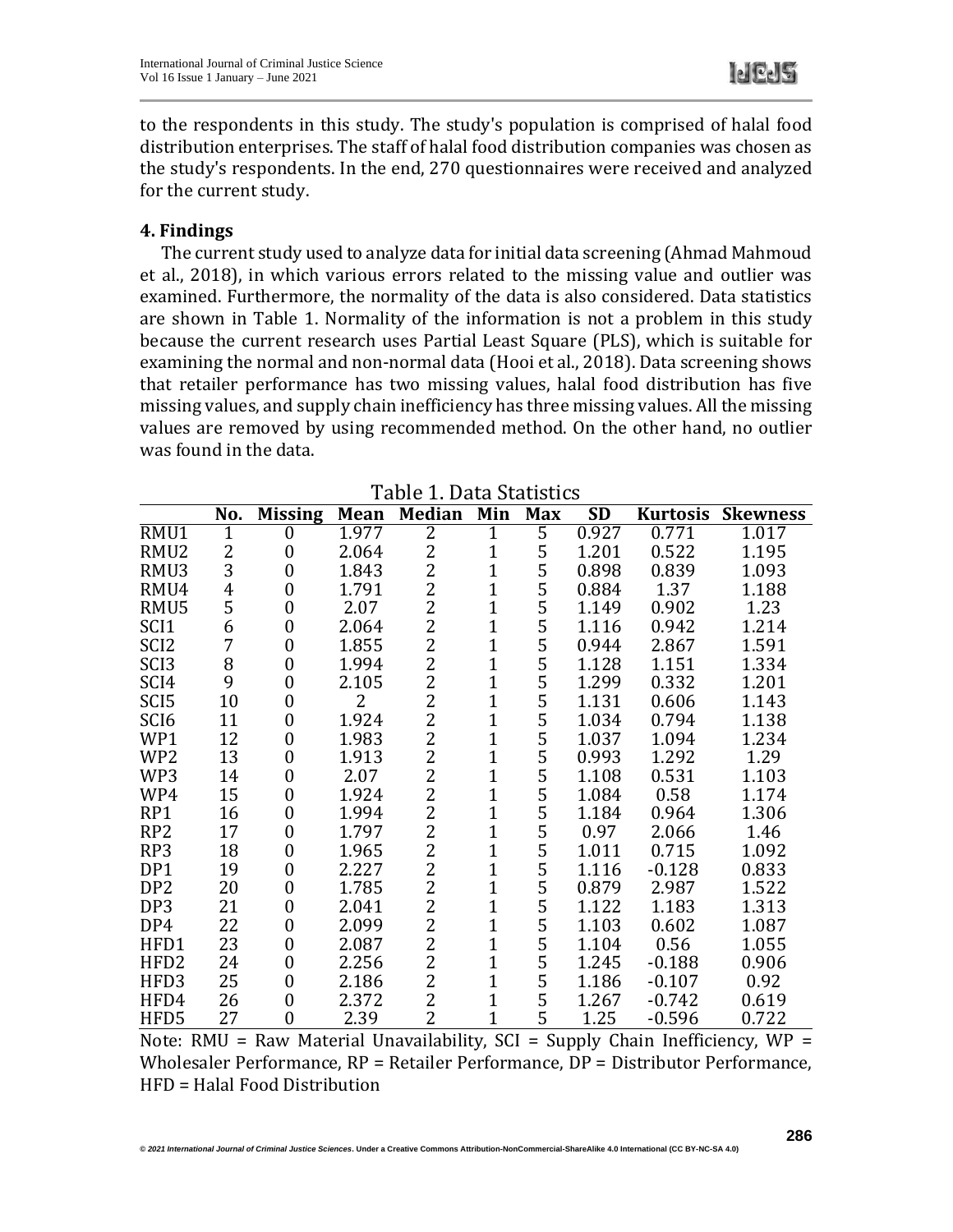Confirmatory Factor Analysis (CFA) is carried out to confirm the factor loadings (Basco et al., 2021; Joe F Hair Jr et al., 2020). Factor loadings are considered to retain or delete the items. All the factor loadings are given in Table 2. This study 0.5 as the minimum level in factor loadings to retain the items. It is evident from Table 2, that all the variables, raw material unavailability, supply chain inefficiency, wholesaler performance, retailer performance, distributor performance, and halal food distribution, have factor loadings higher than 0.5.

Additionally, this study examined composite reliability (CR) and average variance extracted (AVE). To achieve a certain level of reliability, CR is higher than 0.7. All the variables have reached the minimum level of CR. AVE is considered to check the convergent validity. Convergent validity requires AVE above 0.5. It is found that; all the variables have AVE above 0.5. Finally, while considering discriminant validity (Hyland et al., 2019), this study used factor loading in Table 3.

| Table 2. Confirmatory Factor Analysis (CFA) Results |                  |          |              |       |            |  |  |  |
|-----------------------------------------------------|------------------|----------|--------------|-------|------------|--|--|--|
| <b>Variables</b>                                    | <b>Items</b>     | Loadings | <b>Alpha</b> | CR    | <b>AVE</b> |  |  |  |
| Distributor Performance                             | DP1              | 0.769    | 0.724        | 0.828 | 0.548      |  |  |  |
|                                                     | DP <sub>2</sub>  | 0.774    |              |       |            |  |  |  |
|                                                     | DP3              | 0.626    |              |       |            |  |  |  |
|                                                     | DP4              | 0.781    |              |       |            |  |  |  |
| <b>Halal Food Distribution</b>                      | HFD1             | 0.813    | 0.855        | 0.896 | 0.632      |  |  |  |
|                                                     | HFD <sub>2</sub> | 0.801    |              |       |            |  |  |  |
|                                                     | HFD3             | 0.822    |              |       |            |  |  |  |
|                                                     | HFD4             | 0.805    |              |       |            |  |  |  |
|                                                     | HFD5             | 0.731    |              |       |            |  |  |  |
| Raw Material Unavailability                         | RMU1             | 0.707    | 0.805        | 0.865 | 0.562      |  |  |  |
|                                                     | RMU2             | 0.788    |              |       |            |  |  |  |
|                                                     | RMU3             | 0.715    |              |       |            |  |  |  |
|                                                     | RMU4             | 0.75     |              |       |            |  |  |  |
|                                                     | RMU5             | 0.785    |              |       |            |  |  |  |
| Retailer Performance                                | RP1              | 0.851    | 0.72         | 0.843 | 0.642      |  |  |  |
|                                                     | RP <sub>2</sub>  | 0.768    |              |       |            |  |  |  |
|                                                     | RP3              | 0.783    |              |       |            |  |  |  |
| Supply Chain Inefficiency                           | SCI <sub>1</sub> | 0.764    | 0.834        | 0.878 | 0.547      |  |  |  |
|                                                     | SCI <sub>2</sub> | 0.707    |              |       |            |  |  |  |
|                                                     | SCI <sub>3</sub> | 0.713    |              |       |            |  |  |  |
|                                                     | SCI <sub>4</sub> | 0.723    |              |       |            |  |  |  |
|                                                     | SCI <sub>5</sub> | 0.787    |              |       |            |  |  |  |
|                                                     | SCI <sub>6</sub> | 0.74     |              |       |            |  |  |  |
| <b>Wholesaler Performance</b>                       | WP1              | 0.821    | 0.779        | 0.858 | 0.602      |  |  |  |
|                                                     | WP <sub>2</sub>  | 0.772    |              |       |            |  |  |  |
|                                                     | WP3              | 0.802    |              |       |            |  |  |  |
|                                                     | WP4              | 0.703    |              |       |            |  |  |  |

Note: RMU = Raw Material Unavailability, SCI = Supply Chain Inefficiency, WP = Wholesaler Performance, RP = Retailer Performance, DP = Distributor Performance, HFD = Halal Food Distribution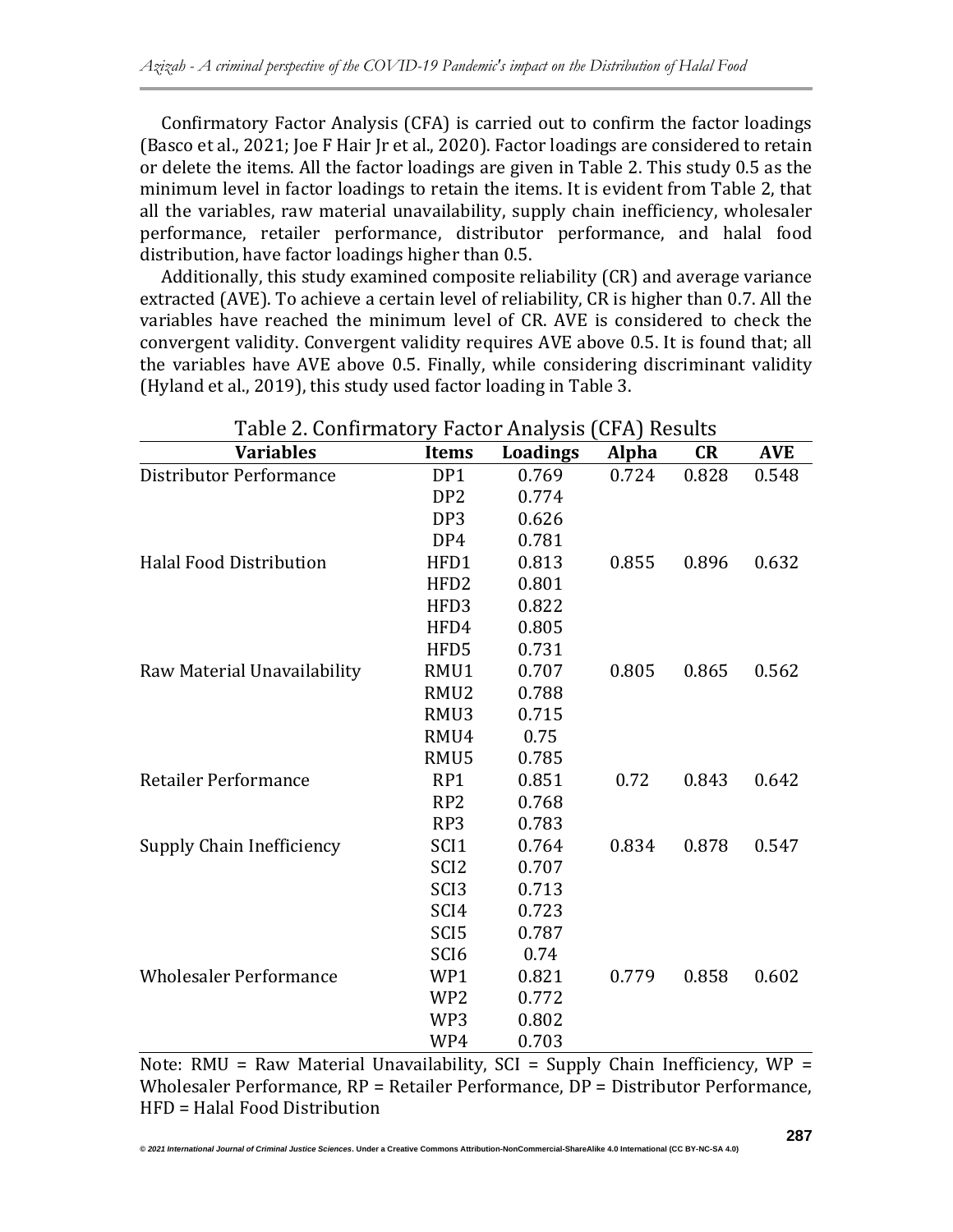|                  | Table 3. Cross-Loadings |                     |                                   |                 |                     |             |  |  |  |
|------------------|-------------------------|---------------------|-----------------------------------|-----------------|---------------------|-------------|--|--|--|
|                  | <b>Distributor</b>      | <b>Halal Food</b>   | <b>Raw Material</b>               | <b>Retailer</b> | <b>Supply Chain</b> | Wholesaler  |  |  |  |
|                  | Performance             | <b>Distribution</b> | <b>Unavailability Performance</b> |                 | Inefficiency        | Performance |  |  |  |
| DP1              | 0.769                   | 0.514               | 0.53                              | 0.585           | 0.602               | 0.72        |  |  |  |
| DP <sub>2</sub>  | 0.774                   | 0.444               | 0.554                             | 0.628           | 0.654               | 0.607       |  |  |  |
| DP <sub>3</sub>  | 0.626                   | 0.297               | 0.463                             | 0.409           | 0.504               | 0.427       |  |  |  |
| DP4              | 0.781                   | 0.55                | 0.542                             | 0.578           | 0.604               | 0.508       |  |  |  |
| HFD1             | 0.569                   | 0.813               | 0.515                             | 0.418           | 0.526               | 0.562       |  |  |  |
| HFD2             | 0.478                   | 0.801               | 0.368                             | 0.379           | 0.465               | 0.451       |  |  |  |
| HFD3             | 0.464                   | 0.822               | 0.49                              | 0.398           | 0.475               | 0.456       |  |  |  |
| HFD4             | 0.514                   | 0.805               | 0.374                             | 0.498           | 0.465               | 0.505       |  |  |  |
| HFD5             | 0.422                   | 0.731               | 0.332                             | 0.389           | 0.337               | 0.306       |  |  |  |
| RMU1             | 0.541                   | 0.268               | 0.707                             | 0.43            | 0.486               | 0.467       |  |  |  |
| RMU <sub>2</sub> | 0.578                   | 0.495               | 0.788                             | 0.56            | 0.61                | 0.619       |  |  |  |
| RMU3             | 0.522                   | 0.34                | 0.715                             | 0.506           | 0.517               | 0.45        |  |  |  |
| RMU4             | 0.476                   | 0.475               | 0.75                              | 0.354           | 0.591               | 0.466       |  |  |  |
| RMU5             | 0.534                   | 0.372               | 0.785                             | 0.441           | 0.545               | 0.447       |  |  |  |
| RP1              | 0.605                   | 0.399               | 0.513                             | 0.851           | 0.553               | 0.641       |  |  |  |
| RP <sub>2</sub>  | 0.597                   | 0.428               | 0.518                             | 0.768           | 0.491               | 0.527       |  |  |  |
| RP3              | 0.604                   | 0.436               | 0.436                             | 0.783           | 0.476               | 0.584       |  |  |  |
| SCI1             | 0.632                   | 0.507               | 0.588                             | 0.509           | 0.764               | 0.594       |  |  |  |
| SCI <sub>2</sub> | 0.54                    | 0.395               | 0.584                             | 0.445           | 0.707               | 0.474       |  |  |  |
| SCI <sub>3</sub> | 0.65                    | 0.411               | 0.582                             | 0.5             | 0.713               | 0.451       |  |  |  |
| SCI <sub>4</sub> | 0.596                   | 0.346               | 0.551                             | 0.504           | 0.723               | 0.683       |  |  |  |
| SCI <sub>5</sub> | 0.597                   | 0.408               | 0.563                             | 0.453           | 0.787               | 0.745       |  |  |  |
| SCI <sub>6</sub> | 0.529                   | 0.498               | 0.397                             | 0.393           | 0.74                | 0.66        |  |  |  |
| WP1              | 0.613                   | 0.501               | 0.59                              | 0.585           | 0.743               | 0.821       |  |  |  |
| WP <sub>2</sub>  | 0.601                   | 0.44                | 0.347                             | 0.44            | 0.63                | 0.772       |  |  |  |
| WP3              | 0.562                   | 0.495               | 0.597                             | 0.613           | 0.592               | 0.802       |  |  |  |
| WP4              | 0.626                   | 0.366               | 0.496                             | 0.645           | 0.548               | 0.703       |  |  |  |

Note: RMU = Raw Material Unavailability, SCI = Supply Chain Inefficiency, WP = Wholesaler Performance, RP = Retailer Performance, DP = Distributor Performance, HFD = Halal Food Distribution

Moreover, the relationship between raw material unavailability, supply chain inefficiency, wholesaler performance, retailer performance, distributor performance, and halal food distribution are examined. In this data analysis step, the effect of raw material unavailability is considered concerning the supply chain. The impact of supply chain inefficiency is examined with regard to the wholesaler, retailer, and distributor performance. It is also considered concerning halal food distribution. In this relationship, a t-value of 1.96 is deemed to accept or reject the hypothesis (Hair et al., 2021; Joe F Hair Jr et al., 2020; Joseph F Hair Jr et al., 2021). Results in Table 4 show that; raw material unavailability has a significant relationship with supply chain inefficiency, with a t-value of 13.954. The effect of supply chain inefficiency has a significant relationship with wholesaler performance with a t-value of 25.341. Supply chain inefficiency significantly affects retailer performance and distributor with t-value of 7.299 and 19.789, respectively. Additionally, the impact of wholesaler performance, retailer performance, and distributor performance is related to halal food distribution with t-value of 7.46, 4.21, and 2.95, respectively. Furthermore, supply chain inefficiency has a significant relationship with halal food distribution with a t-value of 3.57.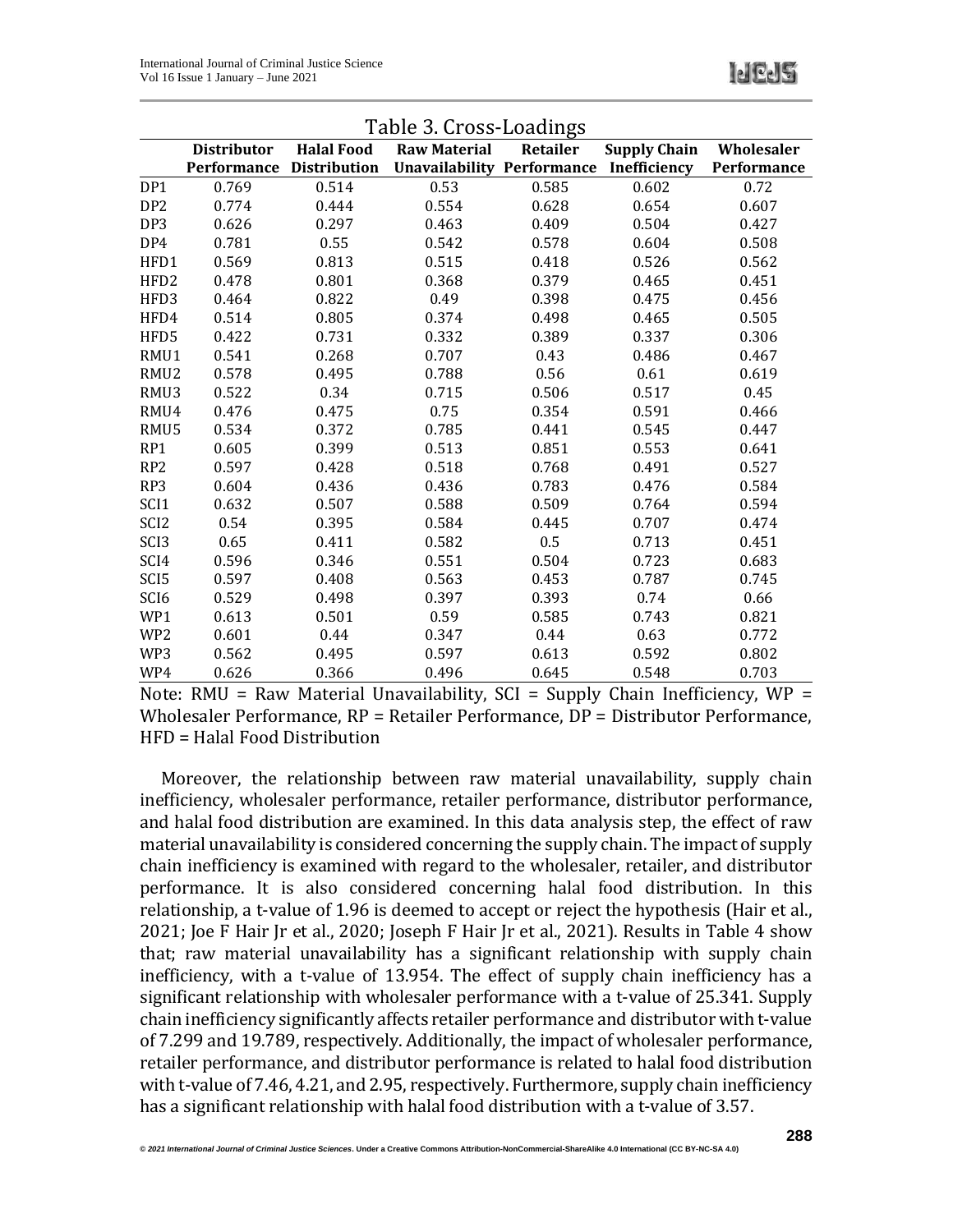|                                                             | Mean<br><b>Beta</b> |                        | <b>SD</b>   |                   | P             |  |
|-------------------------------------------------------------|---------------------|------------------------|-------------|-------------------|---------------|--|
|                                                             |                     |                        |             | <b>Statistics</b> | <b>Values</b> |  |
| Distributor Performance -> Halal Food<br>Distribution       | 0.339               | 0.356 0.115            |             | 2.95              | 0.003         |  |
| Raw Material Unavailability -> Supply Chain<br>Inefficiency | 0.737               |                        | 0.735 0.053 | 13.954            | $\theta$      |  |
| Retailer Performance -> Halal Food Distribution             | 0.064               |                        | 0.067 0.015 | 4.21              | 0             |  |
| Supply Chain Inefficiency -> Distributor<br>Performance     | $-0.8$              | $-0.804$ 0.04          |             | 19.789            | $\theta$      |  |
| Supply Chain Inefficiency -> Halal Food<br>Distribution     | $-0.119$            | $-0.104$ 0.033         |             | 3.57              | 0             |  |
| Supply Chain Inefficiency -> Retailer<br>Performance        | -0.633 -            | $-0.628$ 0.087         |             | 7.299             | 0             |  |
| Supply Chain Inefficiency -> Wholesaler<br>Performance      |                     | $-0.816 - 0.816 0.032$ |             | 25.341            | 0             |  |
| Wholesaler Performance -> Halal Food<br>Distribution        | 0.18                |                        | 0.176 0.024 | 7.46              | 0             |  |

# Table 4. Direct Effect Results

| Table 5. Indirect Effect Results                                                                                           |       |                        |           |                               |                  |  |  |
|----------------------------------------------------------------------------------------------------------------------------|-------|------------------------|-----------|-------------------------------|------------------|--|--|
|                                                                                                                            |       | Beta Mean              | <b>SD</b> | T<br><b>Statistics Values</b> | P                |  |  |
| Raw Material Unavailability -> Supply Chain<br><b>Inefficiency -&gt; Retailer Performance</b>                              |       | 0.467 0.462 0.077      |           | 6.086                         | $\boldsymbol{0}$ |  |  |
| Supply Chain Inefficiency -> Retailer Performance -><br><b>Halal Food Distribution</b>                                     |       | $-0.041 - 0.043 0.052$ |           | 0.773                         | 0.44             |  |  |
| Raw Material Unavailability -> Supply Chain<br><b>Inefficiency -&gt; Distributor Performance</b>                           | 0.59  | 0.591 0.055            |           | 10.799                        | 0                |  |  |
| Supply Chain Inefficiency -> Wholesaler<br>Performance -> Halal Food Distribution                                          |       | $-0.147 - 0.143$ 0.084 |           | 1.745                         | 0.082            |  |  |
| Raw Material Unavailability -> Supply Chain<br>Inefficiency -> Distributor Performance -> Halal<br>Food Distribution       | 0.2   | 0.21                   | 0.07      | 2.865                         | 0.004            |  |  |
| Raw Material Unavailability -> Supply Chain<br>Inefficiency -> Halal Food Distribution                                     |       | 0.087 0.077 0.07       |           | 1.244                         | 0.214            |  |  |
| Raw Material Unavailability -> Supply Chain<br>Inefficiency -> Wholesaler Performance -> Halal<br><b>Food Distribution</b> |       | 0.108 0.105 0.063      |           | 1.72                          | 0.086            |  |  |
| Raw Material Unavailability -> Supply Chain<br><b>Inefficiency -&gt; Wholesaler Performance</b>                            | 0.602 | 0.6                    | 0.057     | 10.652                        | $\theta$         |  |  |
| Supply Chain Inefficiency -> Distributor<br>Performance -> Halal Food Distribution                                         |       | $-0.272 - 0.286 0.093$ |           | 2.927                         | 0.004            |  |  |
| Raw Material Unavailability -> Supply Chain<br>Inefficiency -> Retailer Performance -> Halal Food<br>Distribution          | 0.03  | 0.032 0.039            |           | 0.762                         | 0.447            |  |  |

#### In addition, this study examined three indirect impacts. First, the influence of wholesaler performance as a mediator between supply chain inefficiency and halal food distribution is investigated. Second, the influence of store performance as a mediator between supply chain inefficiencies and halal food distribution is investigated. Third, the influence of distributor performance as a mediator between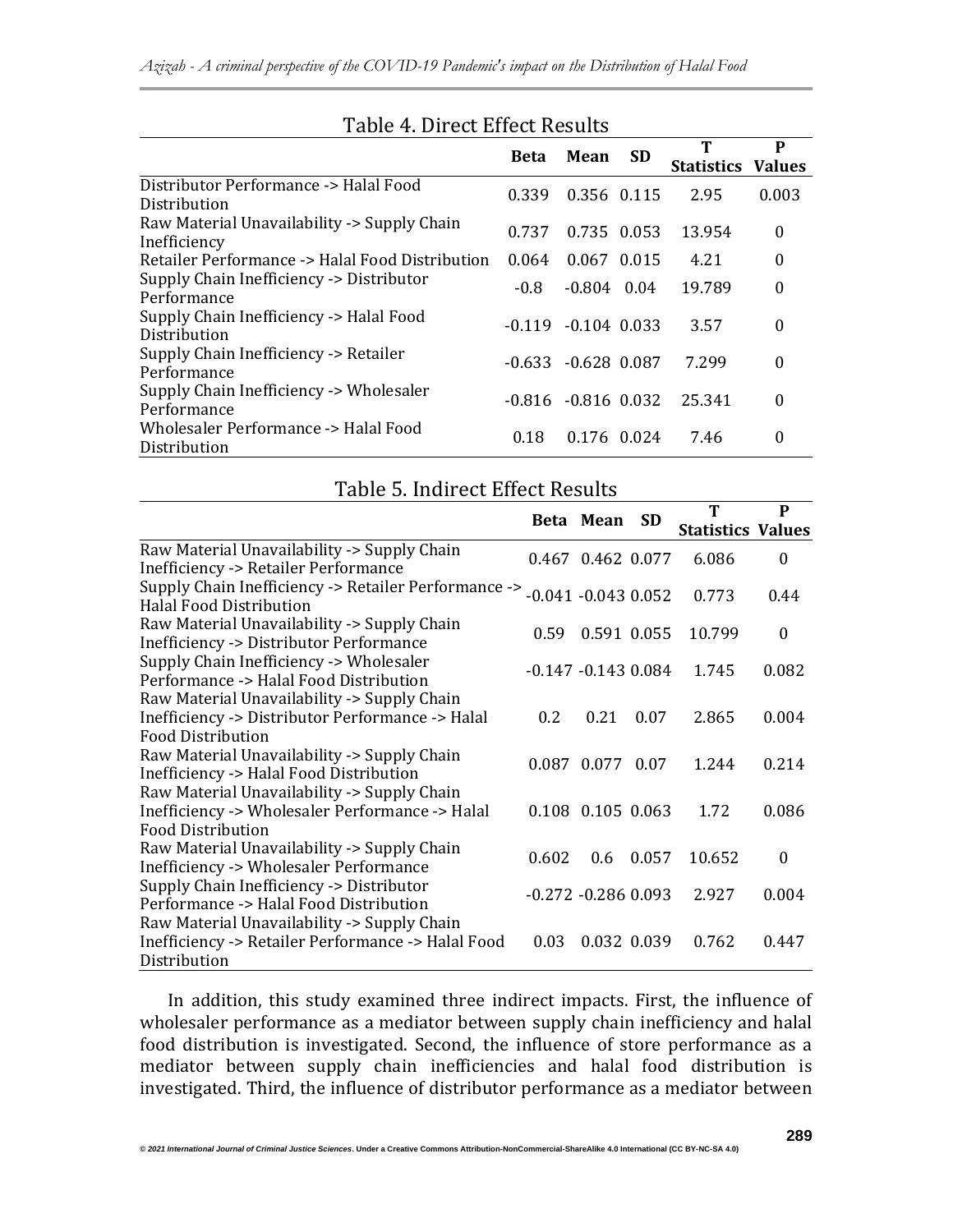supply chain inefficiencies and halal food distribution is investigated. With a t-value of 1.74, the influence of wholesaler performance as a mediator between supply chain inefficiencies and halal food distribution is modest. With a t-value of 0.773, the mediator impact of store performance between supply chain inefficiencies and halal food distribution is also modest. The t-value for the mediator impact of distributor performance between supply chain inefficiencies and halal food distribution is 2.927%. This indirect connection comprises hypotheses 9, 10, and 11. Table 5 outlines indirect impacts.

#### **5. Discussion and Conclusion**

This study investigates the criminal implications of the COVID-19 pandemic on the distribution of halal food in Indonesia. Thus, the association between raw material unavailability, supply chain inefficiency, wholesaler performance, retailer performance, distributor performance, and halal food distribution was investigated. In conclusion, a statistical data analysis method is employed to analyze this association. Eight direct and three indirect effect hypotheses are given for eleven hypotheses.

This study investigated hypothesis 1 while examining the direct influence of raw material unavailability on supply chain inefficiency. The results indicate that the scarcity of raw materials has a considerable positive impact on supply chain inefficiencies. It demonstrated that an increase in the unavailability of raw materials could raise supply chain inefficiency. Therefore, the COVID-19 can disrupt the halal food supply chain if materials are unavailable in halal food enterprises. It has a significant influence on diminishing the performance of halal food distribution. The link between raw materials and the supply chain is crucial to numerous company operations (Kolotzek et al., 2018). In hypothesis 2, the impact of supply chain inefficiencies on wholesaler performance is examined. It has been determined that supply chain inefficiency harms wholesaler performance, indicating that a rise in the inefficiency of supply chain activities might result in a decline in wholesaler performance. The third and fourth hypotheses demonstrated the impact of supply chain inefficiencies on the performance of retailers and distributors, respectively. Results also reveal that supply chain inefficiency negatively impacts the performance of retailers and distributors. Supply chain inefficiency decreases the performance of retailers and distributors. These results are consistent with past research because earlier research has also demonstrated that the supply chain significantly impacts the retailer and dispersed performance across various industries (Tarigan et al., 2021). In addition, hypothesis 5 demonstrated the harmful effects of supply chain inefficiency on the dissemination of halal foods.

Hypotheses 6, 7, and 8 are founded on the effect of wholesaler performance, retailer performance, and distributor performance on halal food distribution. The association between wholesaler performance and halal food distribution was highlighted by Hypothesis 6. This hypothesis indicates that the distribution of halal food products in Indonesia will improve when wholesaler performance in the halal food business improves. Similar to the wholesaler, the performance of retailers affects the distribution of halal food in Indonesia, according to Hypothesis 7. The effect of distributor performance on halal food distribution stated in Hypothesis 8 that an increase in distributor performance could boost halal food distribution in Indonesia. The indirect influence of wholesaler performance, retailer performance,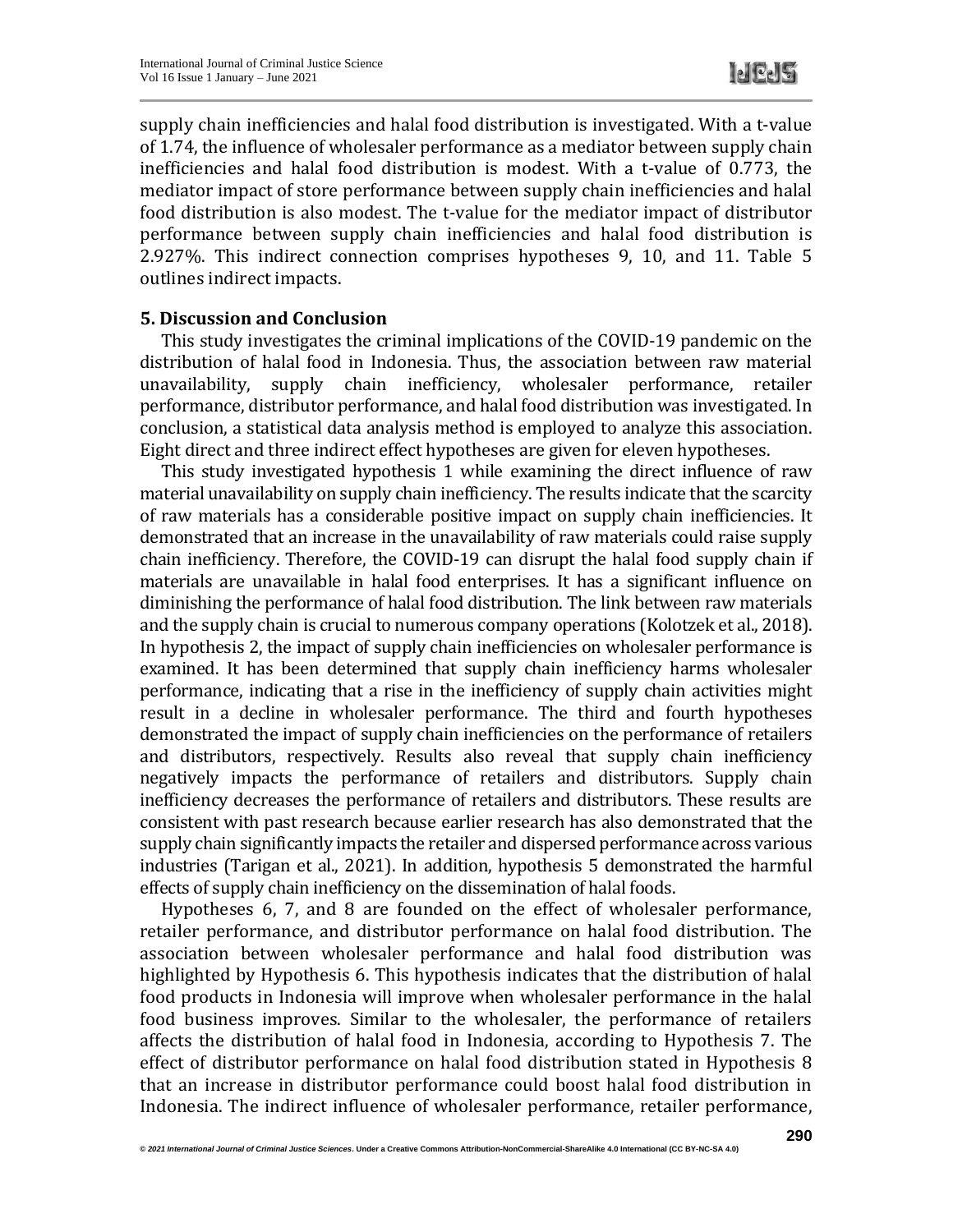and distributor performance on supply chain inefficiency are measured by hypotheses 9, 10, and 11. Significant is only one indirect effect between supply chain inefficiencies and halal food distribution and distributor performance. Other indirect impacts are inconsequential. It demonstrates that distributor performance reflects the impact of supply chain inefficiency on the distribution of halal foods.

The conclusion is that COVID-19 has significant detrimental effects on the distribution of halal foods in Indonesia. COVID-19 severely impacted the food business and disrupted halal food distribution in Indonesia. As the study demonstrated, raw materials are unavailable for halal food products due to COVID-19. Due to a lack of raw materials, Indonesia's whole supply chain process is insufficient to meet the populace's needs. Therefore, low-level supply chain operations harm the performance of wholesalers, retailers, and distributors. The negative influence on the performance of wholesalers, retailers, and distributors decreases the distribution of halal food in Indonesia.

#### **6. Implications of the Study**

The new study has significant theoretical ramifications for the existing literature because it examined the most significant relationships between variables. Earlier studies in the realm of the halal food sector do not document the relationship examined in this research. Although various investigations have detected halal food distribution, the criminal function of COVID-19 has not been examined in earlier research. In addition, the experiments studied the connection between the halal food sector and COVID-19; however, this connection is not considered about the scarcity of raw materials. In addition to the lack of raw materials, previous research has ignored the performance of retailers, wholesalers, and distributors in the halal food business.

Similarly, the supply chain is considered; however, supply chain inefficiency was not considered in previous research. Therefore, this study has significant consequences for the Indonesian halal food market. This study proposed that the halal food business in Indonesia addresses the issue of raw materials to improve the operations of retailers, wholesalers, and distributors, thereby increasing the performance of halal food distribution in Indonesia.

#### **References**

- Ahmad Mahmoud, M., Ahmad, S., & Poespowidjojo, D. A. L. (2018). The role of personality and intrapreneurial behavior on individual performance: Data screening and preliminary analysis. *Asian Journal of Multidisciplinary Studies, 6*(2), 38-46. <https://repo.uum.edu.my/id/eprint/24492>
- AlZgool, M., Ahmed, U., Shah, S., Alkadash, T., & AlMaamary, Q. (2021). Going green during COVID-19: Examining the links between green HRM, green supply chain and firm performance in food Industry of Bahrain: The moderating role of lockdown due to COVID-19. *Uncertain Supply Chain Management, 9*(1), 79-88. <http://dx.doi.org/10.5267/j.uscm.2020.11.007>
- Basco, R., Hair Jr, J. F., Ringle, C. M., & Sarstedt, M. (2021). Advancing family business research through modeling nonlinear relationships: Comparing PLS-SEM and multiple regression. *Journal of Family Business Strategy*, 100457. <https://doi.org/10.1016/j.jfbs.2021.100457>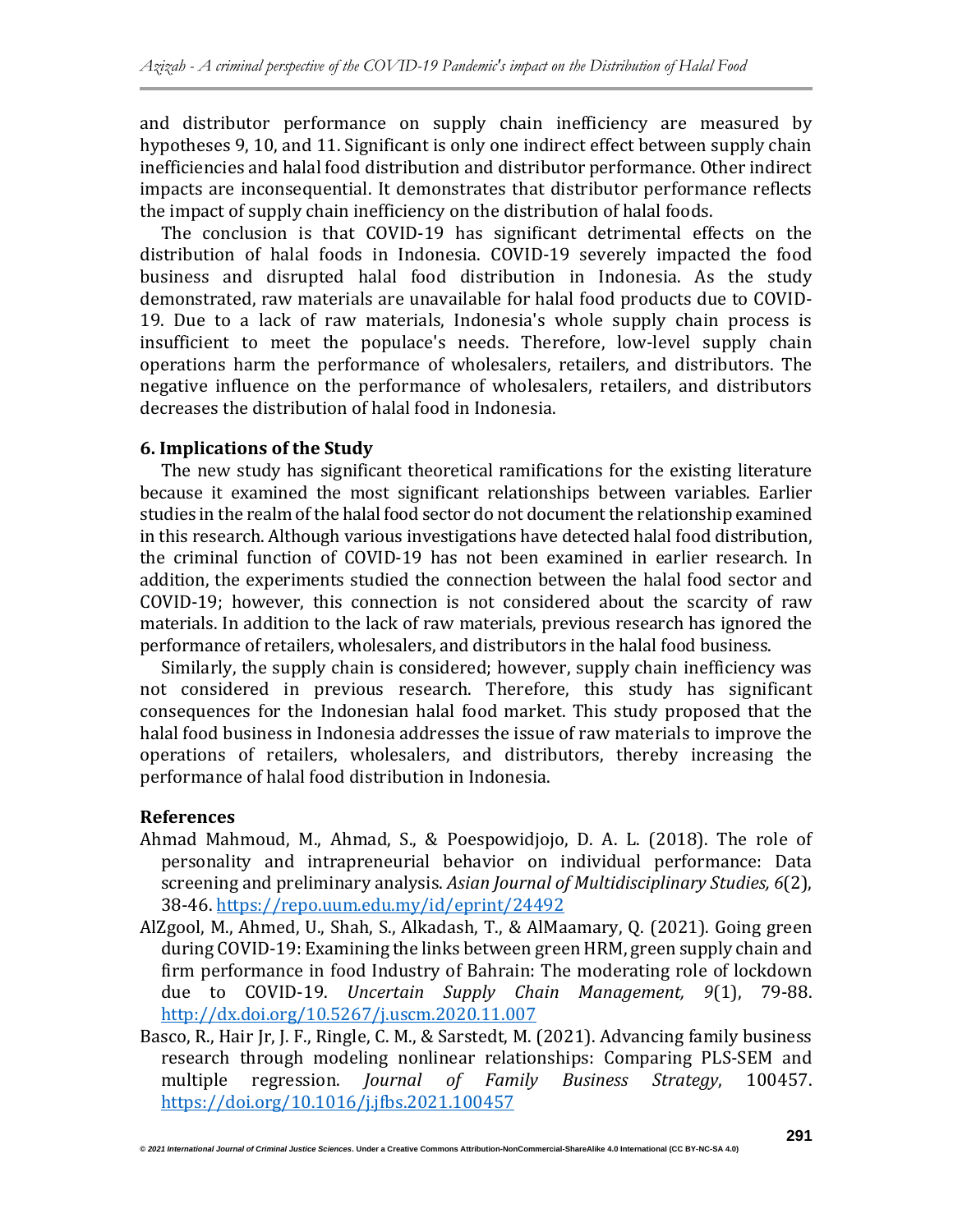- Basri, Y. Z.,&Arafah, W.(2023). Muslim Consumers' Preferences on Interestin Buying Halal Food and Beverage Products with moderating variables of gender and education in DKI Jakarta. *APTISI Transactions on Management (ATM), 7*(2), 113- 124. <https://doi.org/10.33050/atm.v7i2.1817>
- Beullens, P., & Ghiami, Y. (2022). Waste reduction in the supply chain of a deteriorating food item–Impact of supply structure on retailer performance. *European Journal of Operational Research, 300*(3), 1017-1034. <https://doi.org/10.1016/j.ejor.2021.09.015>
- Bhatt, V. (2021). "Does Experience of Distributor Has Moderating Effect on The Mediating Factors Affecting the Performance of Mutual Fund Distributors? *Turkish Journal of Computer and Mathematics Education (TURCOMAT), 12*(12), 4016-4031. <https://turcomat.org/index.php/turkbilmat/article/view/8204/6411>
- binti Nor, N. F., bin Hashom, H., bin Subri, N. I., & bin Sabri, M. A. Z. (2022). Adaption of Technological Implementation TowardsSMEs' Perlis Performance in Halal Industry. *International Conference on Tropical Agrifood, Feed and Fuel(ICTAFF 2021)*(pp. 139- 143). Atlantis Press*.* <https://dx.doi.org/10.2991/absr.k.220102.022>
- Brooks, C., Parr, L.,Smith, J. M., Buchanan, D.,Snioch, D.,& Hebishy, E.(2021). A review of food fraud and food authenticity across the food supply chain, with an examination of the impact of the COVID-19 pandemic and Brexit on food industry. *Food Control, 130*, 108171. <https://doi.org/10.1016/j.foodcont.2021.108171>
- Gao, L., Xia, M., Li, Z., Wang, M., Wang, P., Yang, P., . . . Gao, J. (2020). Common buckwheat-resistant starch as a suitable raw material for food production: A structural and physicochemical investigation. *International Journal of Biological Macromolecules, 145*, 145-153. <https://doi.org/10.1016/j.ijbiomac.2019.12.116>
- Hair, J. F., Astrachan, C. B., Moisescu, O. I., Radomir, L., Sarstedt, M., Vaithilingam, S., & Ringle, C. M. (2021). Executing and interpreting applications of PLS-SEM: Updates for family business researchers. *Journal of Family Business Strategy, 12*(3), 100392. <https://doi.org/10.1016/j.jfbs.2020.100392>
- Hair Jr, J. F., Howard, M. C., & Nitzl, C. (2020). Assessing measurement model quality in PLS-SEM using confirmatory composite analysis. *Journal of Business Research, 109*, 101-110. <https://doi.org/10.1016/j.jbusres.2019.11.069>
- Hair Jr, J. F., Hult, G. T. M., Ringle, C. M., Sarstedt, M., Danks, N. P., & Ray, S. (2021). *Partial Least Squares Structural Equation Modeling (PLS-SEM) Using R: A Workbook*. Springer Nature. <https://doi.org/10.1007/978-3-030-80519-7>
- Hooi, T. K., Abu, N. H. B., & Rahim, M. (2018). Relationship of big data analytics capability and product innovation performance using smartPLS 3.2. 6: Hierarchical component modelling in PLS-SEM. *Int. J. Supply Chain Manag, 7*, 51.
- Hyland, P., Karatzias, T., Shevlin, M., & Cloitre, M. (2019). Examining the discriminant validity of complex posttraumatic stress disorder and borderline personality disorder symptoms: Results from a United Kingdom population sample. *Journal of Traumatic Stress, 32*(6), 855-863. <https://doi.org/10.1002/jts.22444>
- Kamble, S. S., & Raut, R. D. (2019). Evaluating the factors considered for procurement of raw material in food supply chain using Delphi-AHP methodology-a case study of potato chips processing company in India. *International Journal of Productivity and Quality Management, 26*(2), 176-189. <https://dx.doi.org/10.1504/IJPQM.2019.097765>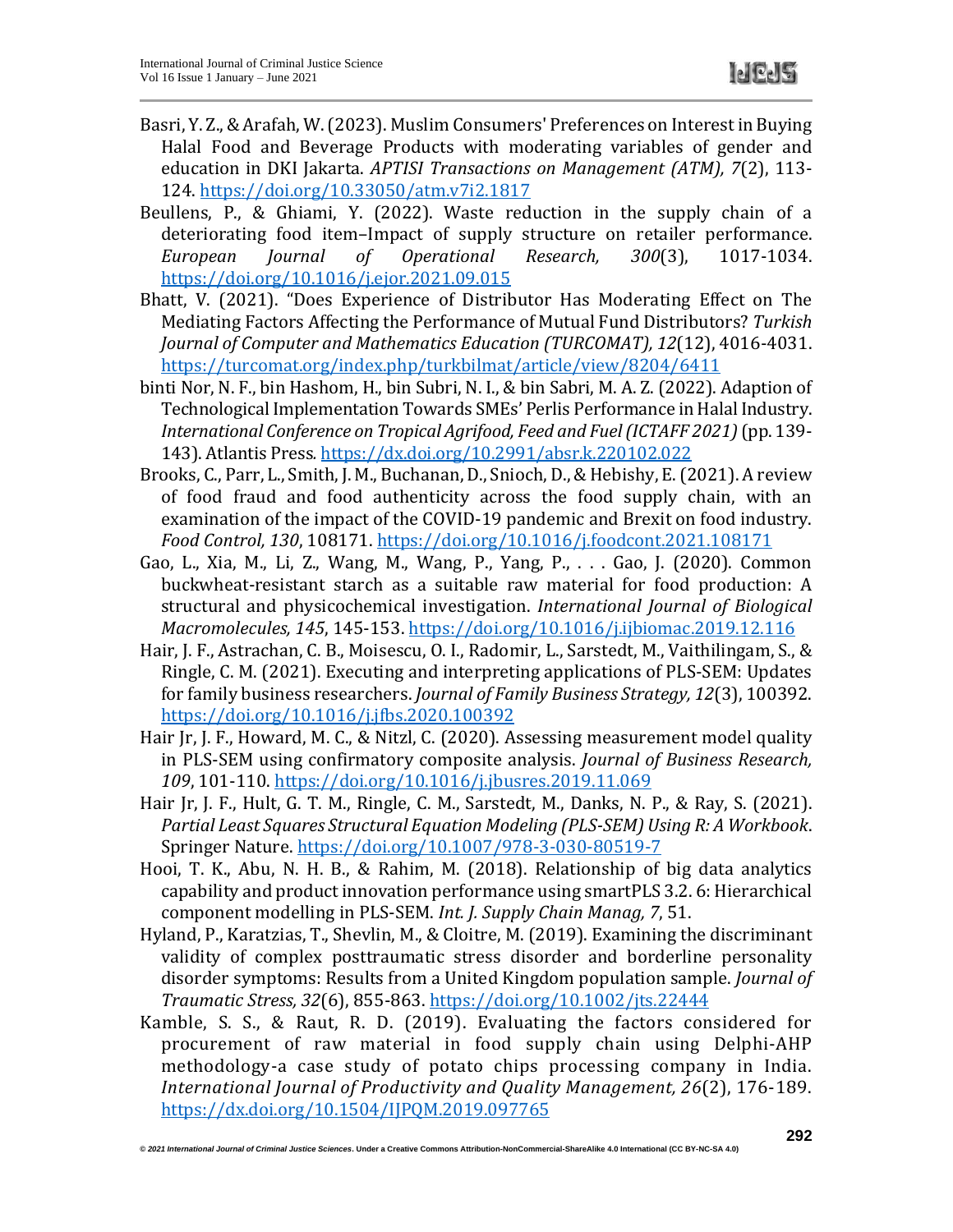- Karim, F., Gosal, R., Zahra, F., Hadi, S., & Fatahillah, R. (2022). A Preliminary Study of the Internet of Things Capabilities, Integration on Halal Food Supply Chain Performance and Sustainable Advantage. *2nd International Conference of Strategic Issues on Economics, Business and, Education (ICoSIEBE 2021)*(pp. 97-102). Atlantis Press*.* <https://dx.doi.org/10.2991/aebmr.k.220104.014>
- Ke, G. Y., & Bookbinder, J. H. (2018). Coordinating the discount policies for retailer, wholesaler, and less-than-truckload carrier under price-sensitive demand: A trilevel optimization approach. *International Journal of Production Economics, 196*, 82-100. <https://doi.org/10.1016/j.ijpe.2017.10.026>
- Ketchen Jr, D. J., & Craighead, C. W. (2020). Research at the intersection of entrepreneurship, supply chain management, and strategic management: Opportunities highlighted by COVID-19. *Journal of Management, 46*(8), 1330-1341. <https://doi.org/10.1177%2F0149206320945028>
- Kolotzek, C., Helbig, C., Thorenz, A., Reller, A., & Tuma, A. (2018). A company-oriented model for the assessment of raw material supply risks, environmental impact and social implications. *Journal of Cleaner Production, 176*, 566-580. <https://doi.org/10.1016/j.jclepro.2017.12.162>
- Lhassan, E., Ali, R., & Majda, F. (2018). Combining SCOR and BPMN to support supply chain decision-making of the pharmaceutical wholesaler-distributors. *2018 4th International Conference on Logistics Operations Management (GOL)* (pp. 1-10). IEEE*.* <https://doi.org/10.1109/GOL.2018.8378078>
- Masudin, I., Jie, F., Djajadikerta, H., & Widayat, W. (2021). The effect of halal retail and manufacturing technology readiness on halal meat logistics performance. *International Journal of Logistics Systems and Management, 40*(1), 1-27. <https://doi.org/10.1504/IJLSM.2021.117688>
- Mohamed, Y. H., Ma'aram, A. B., Abd Rahman Abdul Rahim, A. S., Abdullah, M., Abbas, S., Adis, A.-A. A., & Ismail, M. (2022). The Moderating Effect of Halal Assurance System on the Relationship between Halal Food Supply Chain Management and Halal Integrity Assurance. *International Journal of Mechanical Engineering, 7*(Special Issue 4), 11-19. [https://kalaharijournals.com/resources/Special%20Issue-4\\_2.pdf](https://kalaharijournals.com/resources/Special%20Issue-4_2.pdf)
- Mohanty, S., Das, B., Panda, P. C., Sahoo, P. R., & Panigrahi, J. K. (2019). Study of Factors that Influence Retailers in Product Assortment as Per the Customers Preference of Products, Leading to Improved Retailer Performance for Customer Satisfaction and Retention. *Jour of Adv Research in Dynamical & Control Systems, 11*(11-Special Issue), 57-64. <https://www.researchgate.net/profile/Jayant-Panigrahi/publication/337474412>
- Muslih, M. (2021). Prospects for the Development of Halal, Thoyib, and Hygienic Food Production During the New Normal Covid-19 Period as Supporting Pillars of National Food Security.*UnramLawReview, 5*(2),239-361. <https://doi.org/10.29303/ulrev.v5i2.184>
- Nor, M. R. M., Latif, K., Ismail, M. N., & Nor, M. (2016). Critical success factors of halal supply chain management from the perspective of malaysian halal food manufacturers. *Arabian Journal of Business and Management Review (Nigerian Chapter), 4*(1), 1-23. <https://doi.org/10.12816/0031515>
- Nordhagen,S.,Igbeka,U.,Rowlands,H.,Shine,R.S.,Heneghan,E.,&Tench,J.(2021).COVID-19 and small enterprises in the food supply chain: Early impacts and implications for longer-term food system resilience in low-and middle-income countries. *World Development, 141*, 105405. <https://doi.org/10.1016/j.worlddev.2021.105405>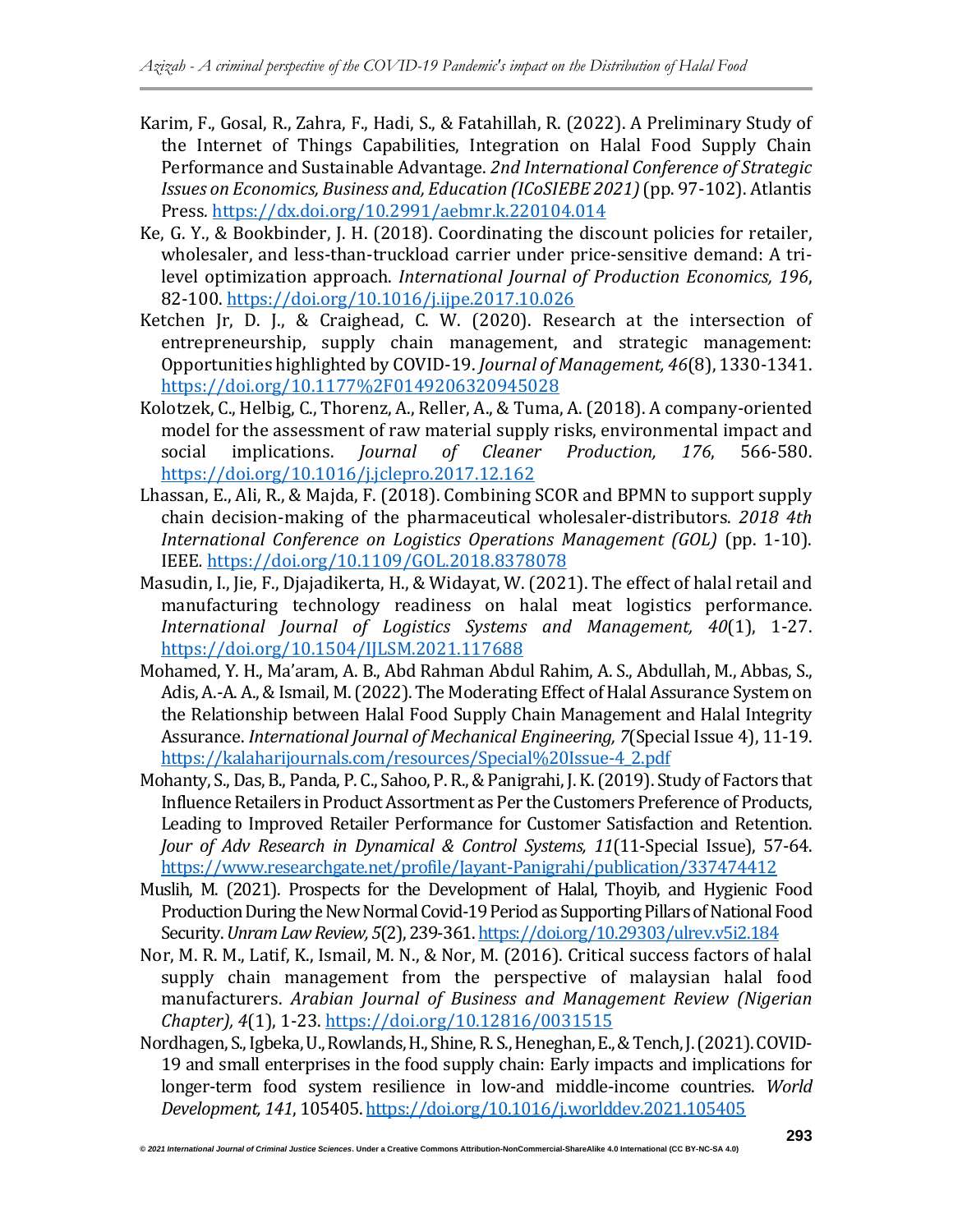- Purba, M., Simanjutak, D., Malau, Y., Sholihat, W., & Ahmadi, E. (2021). The effect of digital marketing and e-commerce on financial performance and business sustaina-bility of MSMEs during COVID-19 pandemic in Indonesia. *International Journal of Data and Network Science, 5*(3), 275-282. <http://dx.doi.org/10.5267/j.ijdns.2021.6.006>
- Purwanto, H., Fauzi, M., Wijayanti, R., Al Awwaly, K. U., Jayanto, I., Purwanto, A., . . . Pratama, A. (2020). Developing Model of Halal Food Purchase Intention among Indonesian Non-Muslim Consumers: An Explanatory Sequential Mixed Methods Research. *Systematic Reviews in Pharmacy, 11*(10), 396-407. [https://www.sysrevpharm.org/articles/developing-model-of-halal-food-purchase-intention](https://www.sysrevpharm.org/articles/developing-model-of-halal-food-purchase-intention-among-indonesian-nonmuslim-consumers-an-explanatory-sequential-mixed-m.pdf)[among-indonesian-nonmuslim-consumers-an-explanatory-sequential-mixed-m.pdf](https://www.sysrevpharm.org/articles/developing-model-of-halal-food-purchase-intention-among-indonesian-nonmuslim-consumers-an-explanatory-sequential-mixed-m.pdf)
- Rejeb, A., Rejeb, K., Zailani, S., Treiblmaier, H., & Hand, K. J. (2021). Integrating the Internet of Things in the halal food supply chain: A systematic literature review and research agenda. *Internet of Things, 13*, 100361. <https://doi.org/10.1016/j.iot.2021.100361>
- Riadil, I. G. (2020). Tourism industry crisis and its impacts: investigating the Indonesian tourism employees perspectives' in the pandemic of COVID-19. *Jurnal Kepariwisataan: Destinasi, Hospitalitas Dan Perjalanan, 4*(2), 98-108. <https://doi.org/10.34013/jk.v4i2.54>
- Sheu, J.-B., & Kuo, H.-T. (2020). Dual speculative hoarding: A wholesaler-retailer channel behavioral phenomenon behind potential natural hazard threats. *International journal of disaster risk reduction, 44*, 101430. <https://doi.org/10.1016/j.ijdrr.2019.101430>
- Sinaga, D., Madelan, S., & Saluy, A. B. (2021). Analysis Supply Chain Management Performance Using SCOR Method in Compressor Distributor Company at PT. Pola Petro Development.*InternationalJournal ofInnovative Science andResearch Technology, 6*(2), 91-102. <https://ijisrt.com/assets/upload/files/IJISRT21FEB110.pdf>
- Sumarni, S., Halim, A., & Farhan, D. (2020). Nilai Perusahaan: Efek Dari Debt to Asset, Liquidity Dan Intellectual Capital Di Mediasi Oleh Return on Asset:(Studi Empiris Pada Perusahaan Wholesaler and Retailer Yang Terdaftar Di Bei Periode Tahun 2014-2017). *Media Mahardhika, 18*(3), 308-325. <https://doi.org/10.29062/mahardika.v18i3.169>
- Tarigan, Z., Jiputra, J., & Siagian, H. (2021). The effect of supply chain practices on retailer performance with information technology as moderating variable. *International Journal of Data and Network Science, 5*(1), 47-54. <http://dx.doi.org/10.5267/j.ijdns.2020.11.003>
- Tse, S. Y., Wang, D. T., & Zhang, T. J. (2019). The effects of distributor relationship commitment and relationship exploration on opportunism: The moderating roles of exchange uncertainties and network factors. *Industrial Marketing Management, 83*, 301-313. <https://doi.org/10.1016/j.indmarman.2019.05.004>
- Untari, D. T. (2019). The development strategy of betawi eco-culinary tourism as a potential business in DKI Jakarta, Indonesia. *African Journal of Hospitality, Tourism and Leisure, 2019*, 1-9. [https://www.ajhtl.com/uploads/7/1/6/3/7163688/article\\_13\\_special\\_editi](https://www.ajhtl.com/uploads/7/1/6/3/7163688/article_13_special_edition_cut_2019_indonesia.pdf) on cut 2019 indonesia.pdf
- Wahyuni, H. C., Putra, B. I., Handayani, P.,& Maulidah, W. U.(2021). Risk Assessment and Mitigation Strategy in The Halal Food Supply Chain in The Covid-19 Pandemic. *Jurnal Ilmiah Teknik Industri, 20*(1), 1-8. <https://doi.org/10.23917/jiti.v20i1.12973>